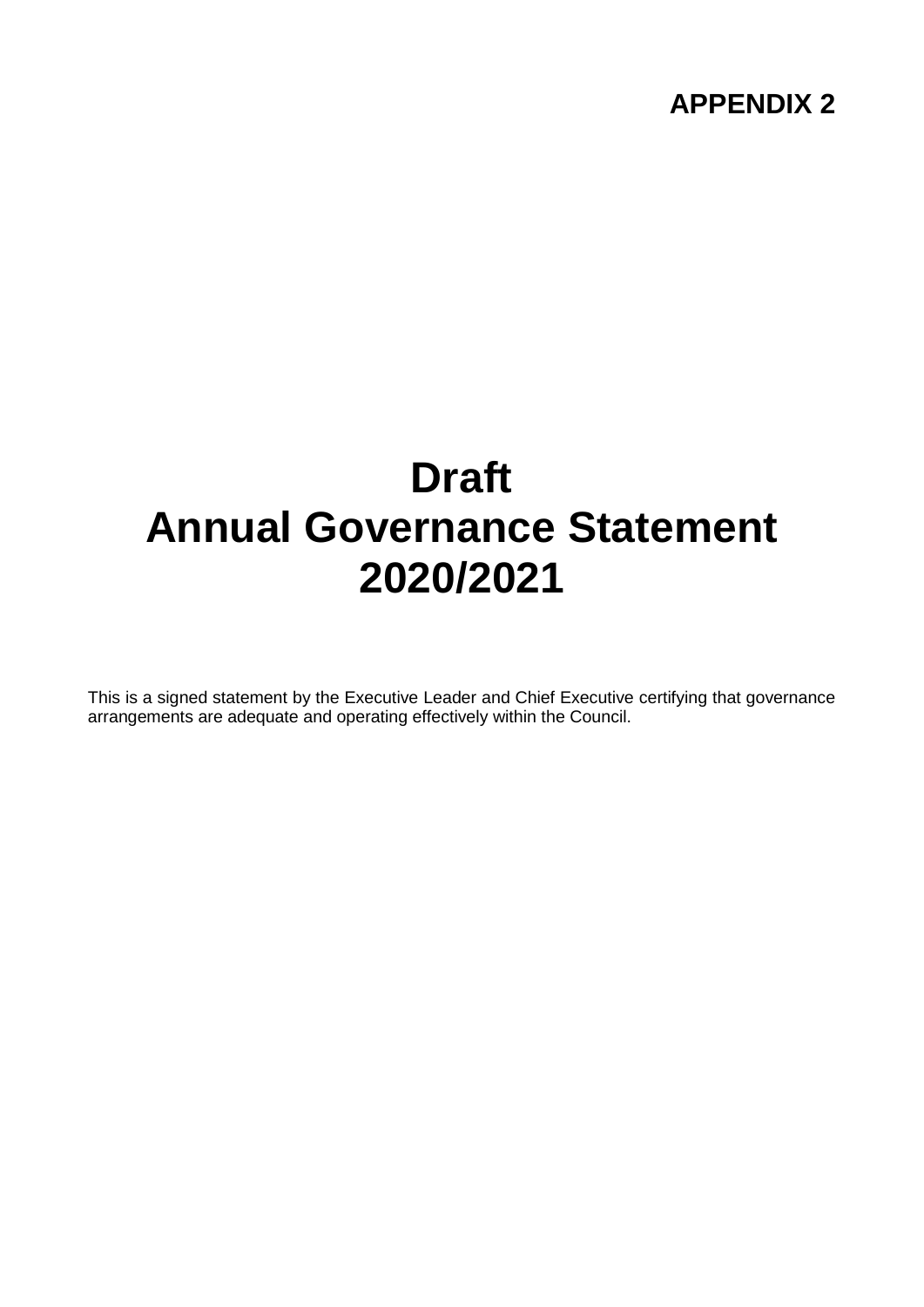#### **Annual Governance Statement 2020/21**

#### **1. Scope of Responsibility**

Tameside MBC (the Council) is responsible for ensuring that its business is conducted in accordance with the law and proper standards, and that public money is safeguarded and properly accounted for, and used economically, efficiently and effectively. The Council also has a duty under the Local Government Act 1999 to make arrangements to secure continuous improvement in the way in which it's functions are exercised, having regard to a combination of economy, efficiency and effectiveness.

In discharging this overall responsibility, the Council is also responsible for putting in place proper arrangements for the governance of its affairs, facilitating the effective exercise of its functions, which includes arrangements for the management of risk. These arrangements are intended to make sure that we do the right things, in the right way, for the right people, in good time, and in a fair, open, honest and accountable way. The Council has approved and introduced a Code of Corporate Governance.

This Annual Governance Statement explains how we have followed the above Code and the requirements of the Accounts and Audit (England) Regulations 2015.

The Council, in accordance with the Local Government Pension Scheme (LGPS) Regulations, which are written by the Department for Communities and Local Government (DCLG) and passed by Parliament, administers the Greater Manchester Pension Fund (GMPF).

The Council delegates the function in relation to maintaining the GMPF to the following: -

- Pension Fund Management Panel
- Pension Fund Advisory Panel
- Pension Fund Working Groups
- The Director of Governance and Pensions

A Local Board was established in 2015 and membership is comprised of scheme employers and member representatives. The purpose of the Board is to assist the Administering Authority in its role as a scheme manager of the Scheme. Such assistance is to:

- secure compliance with the Regulations, any other legislation relating to the governance and administration of the Scheme, and requirements imposed by the Pensions Regulator in relation to the Scheme and;
- to ensure the effective and efficient governance and administration of the scheme.

The Executive Leader of the Council chairs the Management Panel and all Panels and Working Groups have elected members from the other nine Greater Manchester Authorities, as the fund is accountable to its member Authorities. Whilst the GMPF has different governance arrangements to other Council Services (which are all detailed on its website), all officers are employees of the Council and therefore comply with the Council's Code of Corporate Governance and Constitution. Specific reference will not be made to GMPF throughout the Annual Governance Statement, unless appropriate to do so, as it is considered part of the Council.

#### **2. The Purpose of the Governance Framework**

The Governance Framework comprises the systems and processes, and culture and values by which the Council is directed and controlled and its activities through which it accounts to, engages with and leads the community. It enables the Council to monitor the achievement of its strategic objectives and to consider whether those objectives have led to the delivery of appropriate, cost effective, services.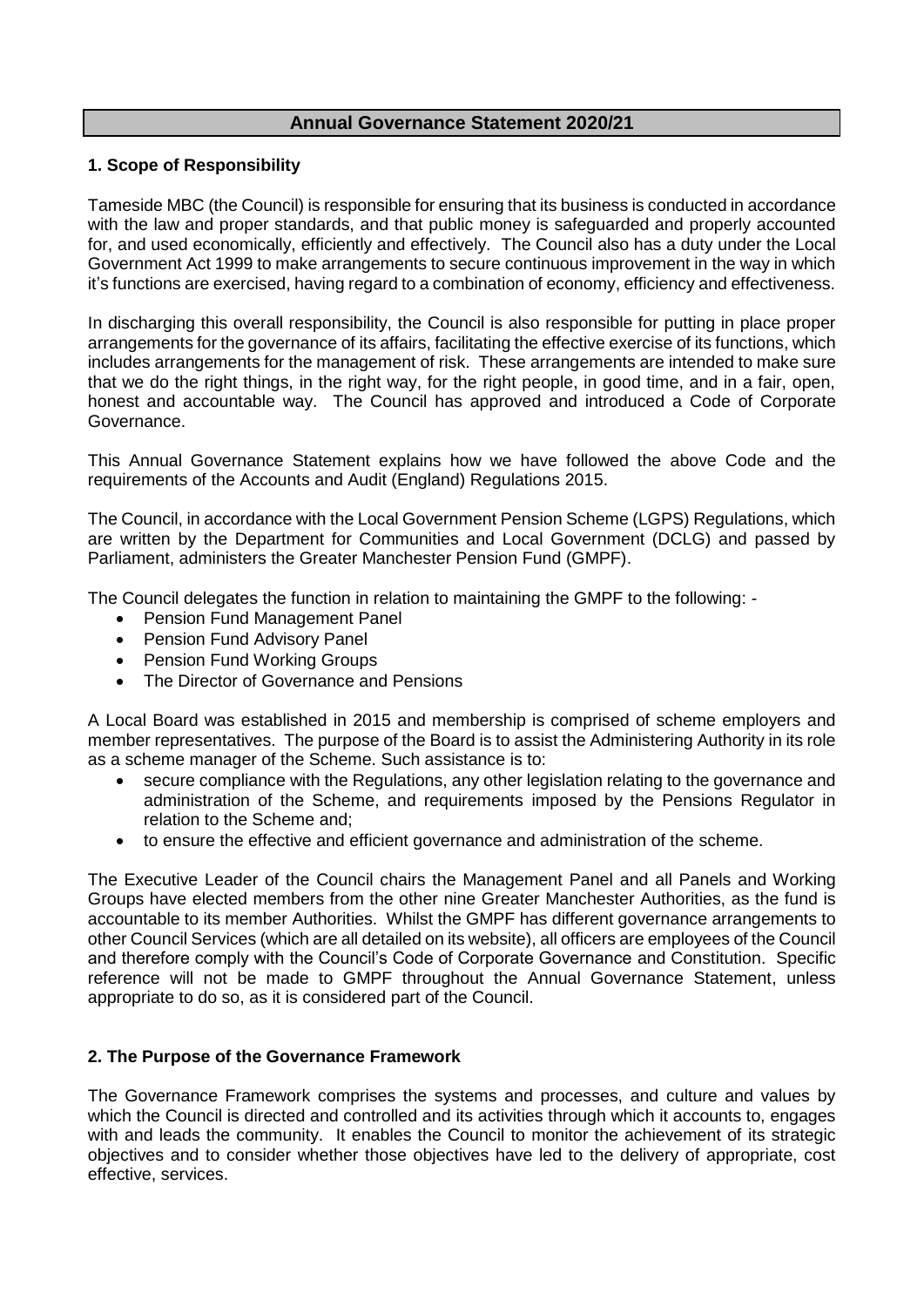The system of internal control is a significant part of the framework and is designed to manage risk to a reasonable level. It cannot eliminate all risk of failure to achieve policies, aims and objectives and can therefore only provide reasonable and not absolute assurance of effectiveness. The system of internal control is based on an ongoing process designed to identify and prioritise the risks to the achievement of the Council's policies, aims and objectives, to evaluate the likelihood of those risks being realised and the impact should they be realised, and to manage them efficiently, effectively and economically.

The Governance Framework has been in place at the Council for the year ending 31 March 2021, and up to the date when the annual accounts are approved.

#### **3. The Governance Framework**

#### *Developing codes of conduct which define standards of behaviours for members and staff and policies dealing with whistleblowing and conflicts of interest and that these codes and policies are communicated effectively.*

Members and Officers are governed by Codes of Conduct, Cabinet Portfolios, contracts of employment, employment rules and procedures, Professional Codes of Conduct and bound by the Constitution and Code of Corporate Governance. Conflicts of interest are recorded in the minutes of all meetings, where applicable, and a register is maintained for both members and officers by the Monitoring Officer.

The Council is committed to leading on and maintaining the highest standards of behaviour and in support of this hosts and chairs the National Anti-Fraud Network (NAFN). In addition to those mentioned above, documentation to eliminate corruption includes Procurement Standing Orders, Financial Regulations, Anti-Fraud, Bribery and Corruption: Statement of Intent, Terms of Reference, Protocols for Gifts and Hospitality and Standards of Conduct and Ethics.

The Council has a published Whistleblowing Policy on its public website and awareness and updates are provided in its internal communications magazine, Live Wire. Allegations received are investigated by either the Monitoring Officer or Internal Audit.

Such guidance is accompanied by training and communications. The work of the Monitoring Officer, Standards Committee and the Standards Panel are fundamental in defining, achieving and monitoring high standards.

#### *Ensuring compliance with relevant law and regulations, internal policies and procedures, and that expenditure is lawful.*

All reports to Senior Managers, Board, Panels, Working Groups, Council and for Key/Executive Decisions are subject to review by the Executive Director of Governance and Pension, as the Monitoring Officer and the Director of Finance, as the Section 151 Officer. Internal Audit assesses compliance with internal policies and procedures on an ongoing basis and annually all members of the Single Leadership Team sign an Assurance Statement and complete a Self-Assessment Checklist, which includes questions on the above issues.

Standing Orders, Financial Regulations and the Scheme of Delegation are all included in the constitution and available on the Staff Portal and Website and any updates are presented to the Council for approval. All decisions of the Council are minuted and available on the website. Supporting procedure notes/manuals to manage risks and ensure consistency of approach are updated regularly and checked as part of the internal audit process. All managers receive regular legal updates from the Director of Governance and Pensions via a Lawyers in Local Government Bulletin.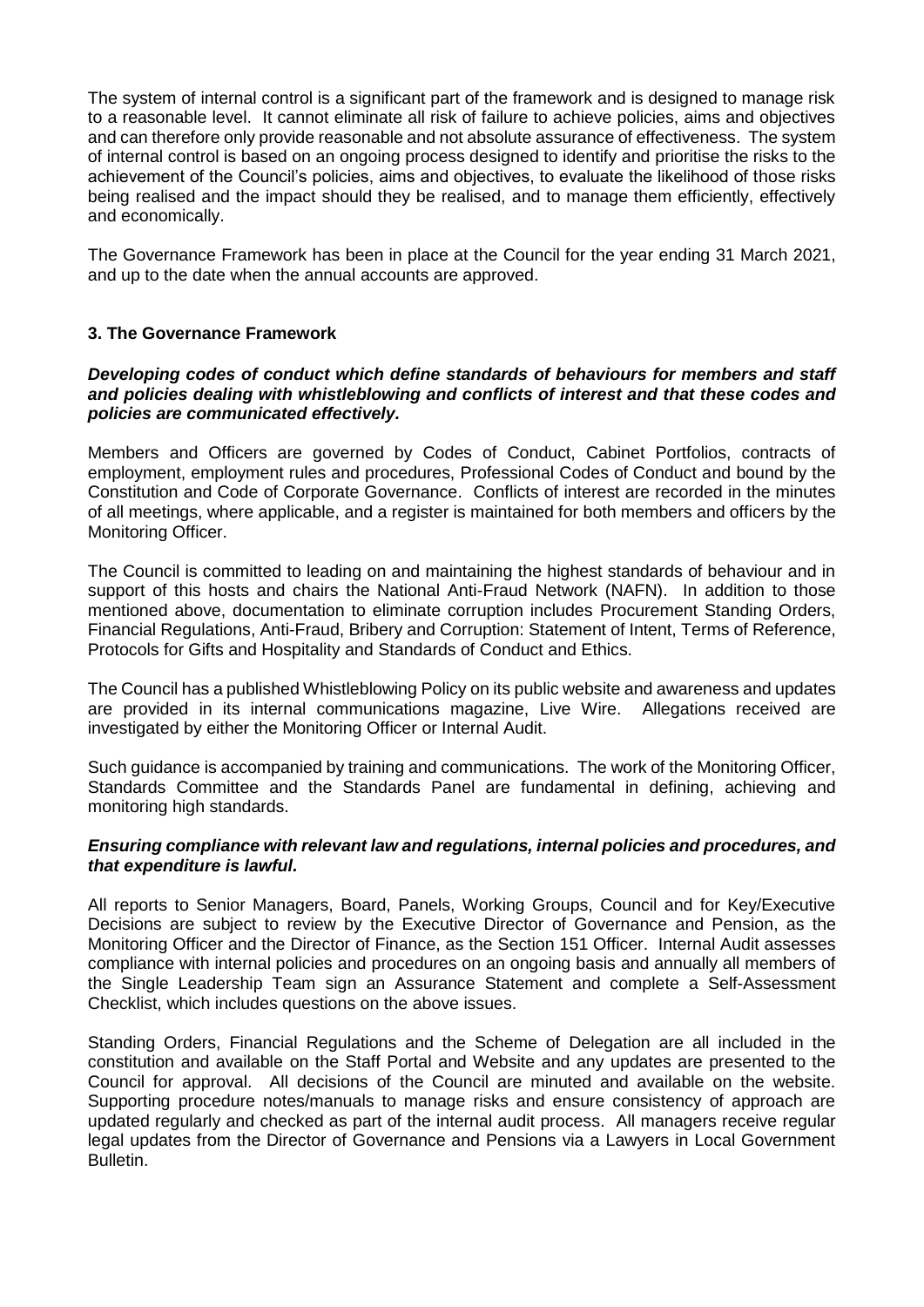The Medium Term Financial Plan, the Budget Report and a detailed monitoring regime for both revenue and capital expenditure, together with the Section 151 Officer and Monitoring Officer, ensures that expenditure is lawful. Officers of the Council are experienced and trained to fulfil their roles, ensuring that a competent workforce is in place. Officers have regular supervision meetings to ensure that performance is satisfactory and the attendance at training seminars/courses ensures that officers are up to date with developments in their areas of expertise.

### *Documenting a commitment to openness and acting in the public interest.*

The Council's Constitution - Access to Information Procedure Rules outlines access to Council meetings, agendas and minutes, so that members of the public can be involved in the governance arrangements of the Council.

The Council's response to the COVID-19 Pandemic demonstrate its commitment to openness and acting in the public interest. Information was made available on the Council's website and social media platforms from the outset and have been continually updated as additional guidance and restrictions were put in place. In the public interest with partners, it ensured that those most at risk were catered for, resources were redirected to meet priorities in terms of testing, track and trace and vaccinations and it dealt compassionately with those families who lost loved ones to the virus in arranging COVID safe funerals.

In response to the government's desire for increased transparency, the Local Government Transparency Code was published in October 2014 and the Council now produces open data, examples of which are; Expenditure over £500, procurement information, payment of undisputed invoices within 30 days, members' allowances, salaries and wages information and fraud data. The Council also responds to Freedom of Information requests and has a central monitoring system in place to ensure deadlines are achieved.

Tameside also has a number of Neighbourhood Forums in place which allow members of the public to participate in the decision making process and the Big Conversation which provides residents and service users the opportunity to express their views and opinions about the services they use and how they can be delivered.

#### *Developing and communicating a vision which specifies intended outcomes for citizens and service users and is used as a basis for planning.*

The Council needs to set out a clear vision that members, employees, service users and the public can identify with and this is detailed in the Corporate Plan, which can be found [here.](https://www.tameside.gov.uk/TamesideMBC/media/policy/Our-People-Our-Place-Our-Plan.pdf)

Our People – Our Place – Our Plan is for everyone every day and is based on five themes: -

- Starting Well;
- Living Well;
- Ageing Well;
- Great Place; and
- Inclusive Growth.

The plan also has eight key Priorities: -

- Very Best Start in life where children are ready to learn and encouraged to thrive and develop;
- Aspiration and Hope through learning and moving with confidence from childhood to adulthood;
- Resilient Families and Supportive Networks to protect and grow our young people;
- Work Skills and Enterprise Opportunities for people to fulfil their potential through work, skills and enterprise;
- Infrastructure and Environment Modern infrastructure and a sustainable environment that works for all generations and future generations: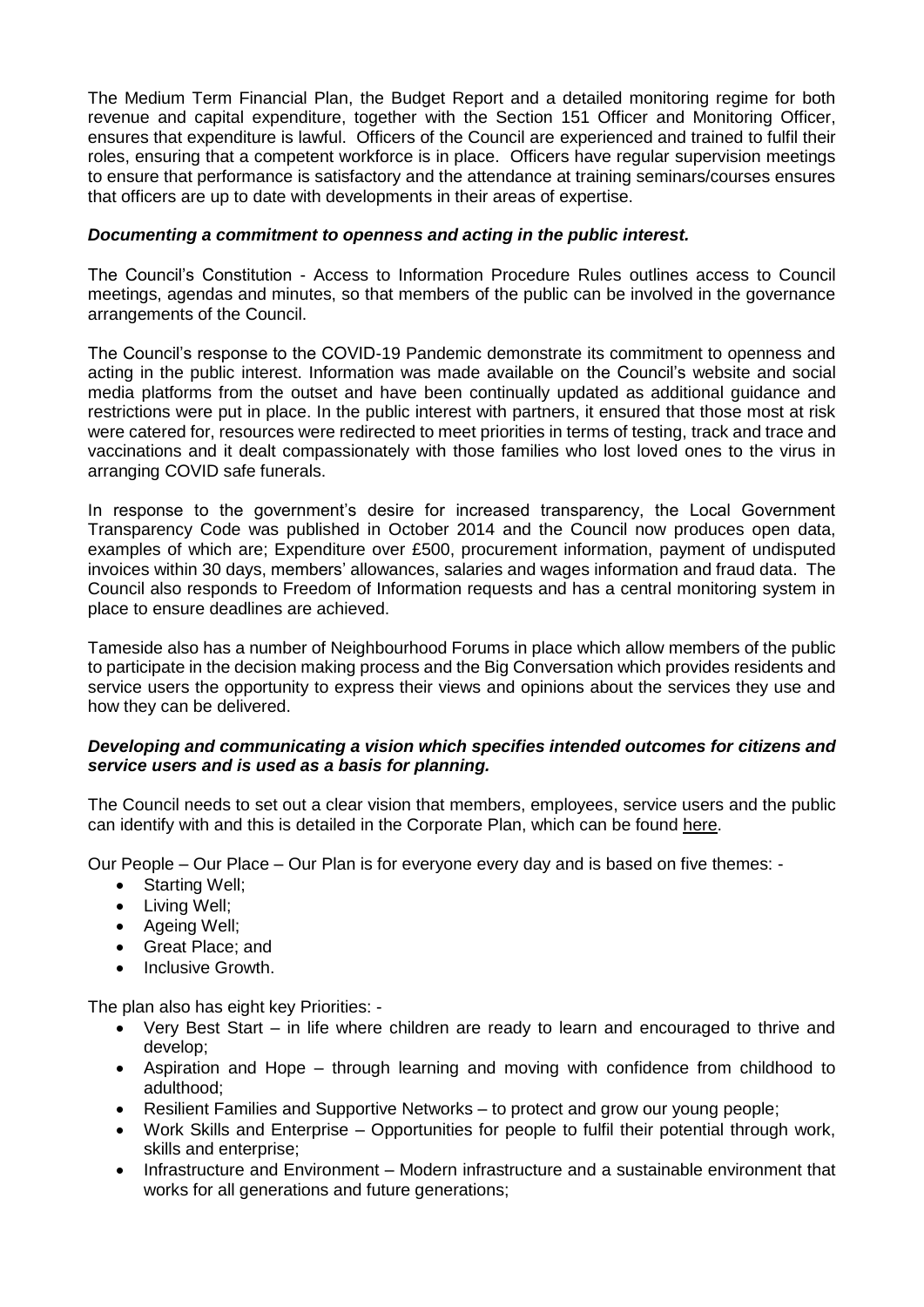- Nurturing and Communities Having pride in our people, our place and our shared heritage;
- Longer and Healthier Lives Good mental health through better choices and reducing inequalities; and
- Independence and Dignity in Older Age Independence and activity in older age, and dignity and choice at end of life.

The corporate plan is based on a relationship between public services and citizens, communities and businesses that enables shared decision making, democratic accountability and voice, genuine co-production and joint delivery of services. Do with, not to.

During COVID-19, whilst services tried to deliver against the corporate plan the key priority was to deal with the pandemic to contain the virus, recover and build back better and fairer. In the initial response, many services were redirected to assist with the Humanitarian Hub and in priority areas like Health and Social Care, Public Health and enforcement roles to ensure lockdown restrictions were adhered to.

The Council set a balanced budget for 2020/21 but the budget process was challenging, with budget pressures of more than £23m having to be funded. Whilst the Council dealt with these challenges it did not propose any meaningful transformational efficiencies from departments and as a result relied on a number of corporate financing initiatives to balance the budget including budgeting for the full estimated dividend from Manchester Airport Group, an increase in the vacancy factor and targets around increasing fees and charges income.

The budget also relied on drawing down £12.4m of reserves to target investment into priority areas and allow services the time to turn around areas of pressures. The pressures were broadly, Children's Services placement costs, Children's Services prevention work (which was to be later mainstreamed and funded from reduced placement costs), shortfalls on car parking and markets income. Each of these services required on-going development work to have the impact of allowing demand to be taken out of the system and additional income generated. The additional investment was targeted at the IT and Growth Directorate Services, to invest in IT equipment, software and capacity and to develop strategically important sites for housing and business development, including key Town Centre masterplans.

The COVID-19 pandemic has had a significant adverse impact on Council Finances, both in 2020/21 and on future financial forecasts, due to a combination of additional costs and lost income. Significant additional funding has been provided in 2020/21 and for 2021/22, however, this does not cover all income losses, particularly those income reductions forecast in future years due to the ongoing economic impact of the pandemic.

#### *Translating the vision into courses of action for the Council, its partnerships and collaborations.*

The Tameside Corporate Plan is the Borough's plan to maximise the wellbeing and health of the people within the Borough. Working with partners across public services, industry, commerce, the community and voluntary sectors the vision is translated into objectives, which are detailed in service plans, team plans, and individual development plans.

Pre COVID, the creation of an integrated system of health and social care was a key priority bringing together Tameside and Glossop Clinical Commissioning Group, Tameside Council and Tameside and Glossop Integrated Care NHS Foundation Trust to reform health and social care services to improve the health outcomes of our residents and reduce health inequalities. This has served the Council well in responding to the COVID-19 Pandemic as strong trusting relationships were in place that enabled the Council and its partners to respond to, contain and start to build back better from the pandemic.

For a large part of 2020/21, Tameside has been in lockdown with the majority of staff working from home and front line staff dealing with the immediate impact of the pandemic. Resources were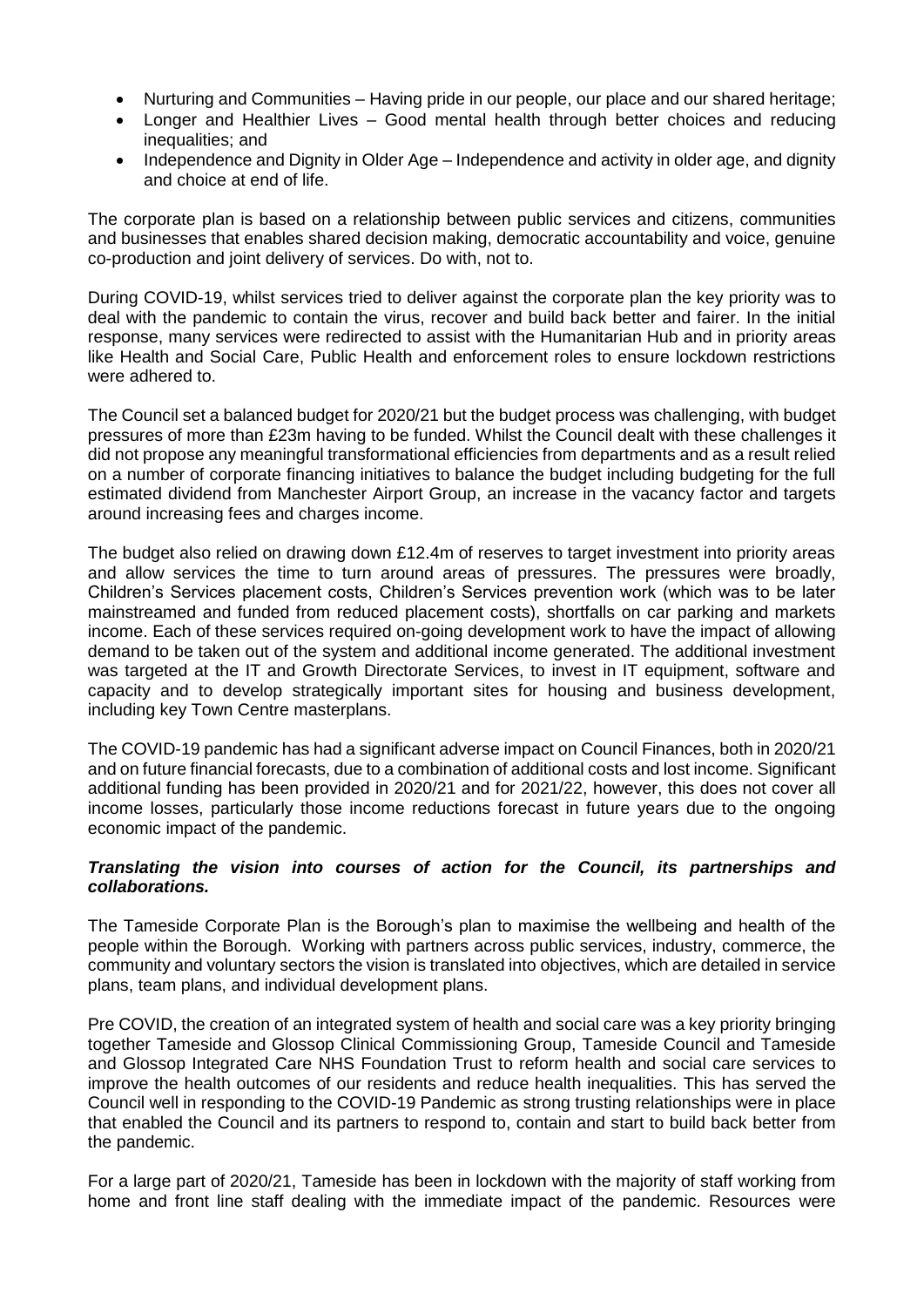reallocated to provide the response needed to serve the Tameside community and those in need. Priorities changed to deal with the public health response needed to track and trace those infected, the hospital faced unprecedented numbers of patients suffering from COVID-19 and testing facilities were set up. In the initial stages the Council, set up a humanitarian response to ensure those shielding and in need had food and essential medical supplies, computers were provided to schools to enable children to continue with their education, all with the support of partners. Additional pressures were placed on the Cemeteries and Cremation Team as the number of deaths increased and restrictions were imposed on the number attending funerals and on our colleagues in IT Services who had to overnight ensure staff could work from home.

As the pandemic developed resources were prioritised to deal with the processing and payment of grants to support businesses and then with the arrival of the vaccine the Council and partners worked hard to ensure Tameside received its fair share of the vaccine and the residents received their 'jabs'.

2020/21 has been an unprecedented year and all services across the Council have been affected. As community leaders and with the support of partners, priorities throughout the year have changed to meet demand and the evolving requirements needed to deal with the pandemic and the challenges we have faced and will continue to face as we recover and eventually return to normality.

Starting Well is a priority for Tameside as it is a key driver for future prosperity. The Council has worked with Headteachers across Tameside to provide support in response to the COVID-19 lockdowns, which have seen schools closed across the Borough for many months. Home schooling has been a necessity to continue to educate and ensuring that children had the technology to participate was key to its success. Testing for pupils and responding to confirmed cases of COVID-19 remains a priority to contain and manage the spread of the virus.

The GMPF helps to support the Council's vision and its objectives are detailed in service plans, which are presented to Working Groups and the Pension Fund's Management/Advisory Panel. The Northern LGPS Investment Pool in conjunction with West Yorkshire Pension Fund and Merseyside Pension Fund has created an asset pool of around £50bn, which is helping to reduce investments costs and provide greater scope to allow the funds to invest in major regional and national infrastructure projects.

GMPF is the biggest local Government fund in the country and invests in a diverse range of assets. At a high level, GMPF has set itself the target of achieving net zero emissions by c2050, in line with the Paris Agreement. It has been on this journey for some time, and works very closely with its active managers to understand their approach to managing the risks and opportunities of an orderly and just transition to a low carbon economy. The latest investment saw £2.4 billion of investments transferred from a traditional passively managed approach to a low carbon, factor based approach, which we see as a means of substantially reducing our carbon footprint, whilst preserving our expectations around long term returns. GMPF's latest carbon footprinting exercise found that as at 31 March 2020, the active equity holdings were 25% more efficient than the combined benchmark on the weighted average carbon intensity method, as recommended by the Taskforce for Climate related Financial Disclosures.

#### *Establishing clear channels of communication with all sections of the community and other stakeholders, ensuring accountability and encouraging open consultation.*

Significant improvements in the quality of life for our residents will only be achieved through effective partnership working. This involves working together through a shared vision for the future of the borough, to create a place based approach that redefines services and places individuals, families, communities at the heart.

The Corporate Plan is the key document that communicates the vision for Tameside, and the delivery of the vision is supported by outcome specific networks, joint teams and partnerships.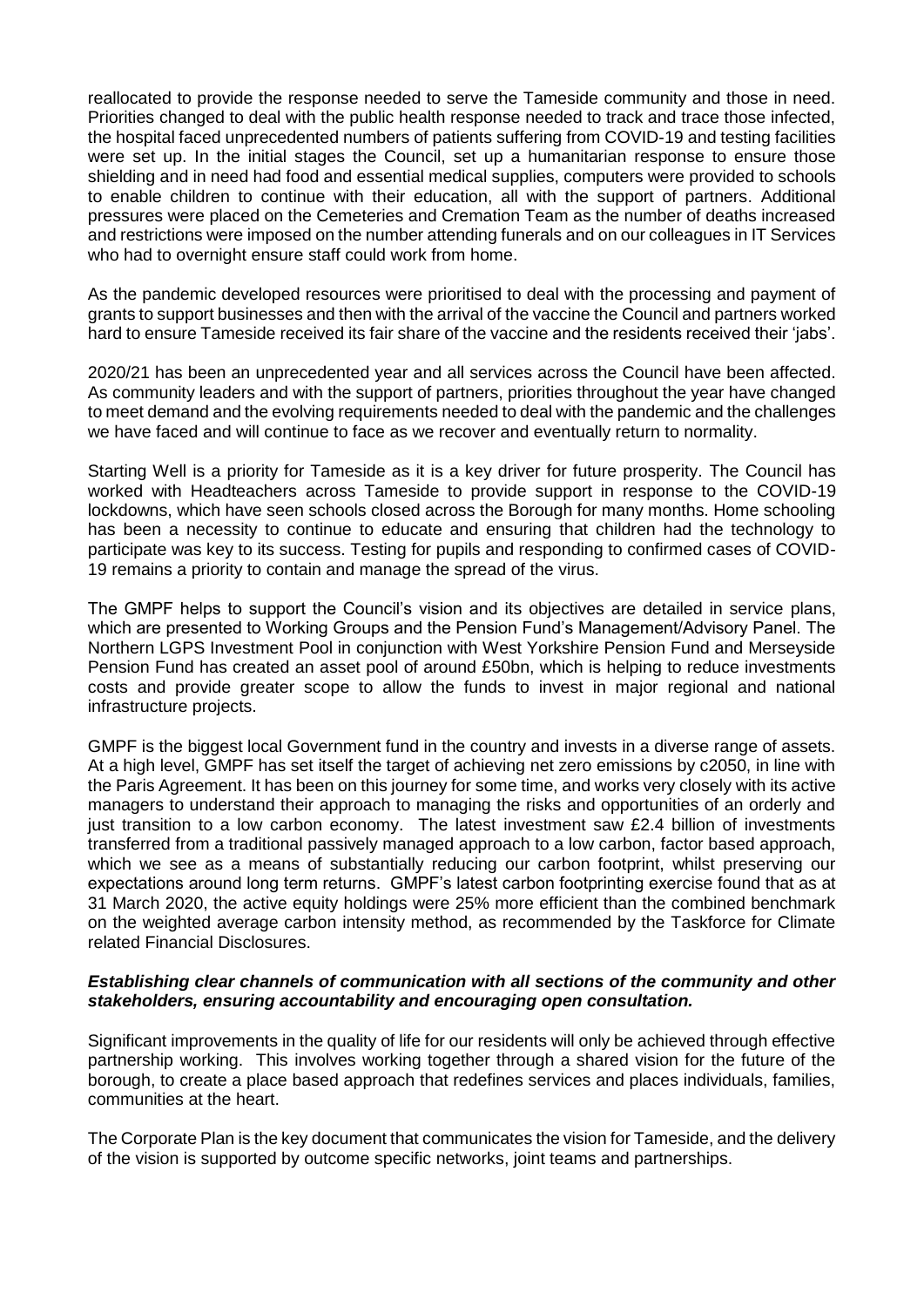In addition to the website, the Council has embraced social media (Facebook, Twitter and Instagram) as modern communication channels to endeavour to reach all sections of the community. Council meetings are webcast and the Executive Leader and Executive Members publish Blogs on the Council's website.

The Tameside Engagement Strategy sets out how the Council will involve local people in shaping delivery of high quality services across the borough. It aims to help ensure that a co-ordinated and strategic approach to consultation and engagement is undertaken.

Consultation has continued using the Big Conversation, which provides residents and service users the opportunity to express their views and opinions about the services they use and how they can be delivered in the future, in light of the financial challenges faced by Tameside.

The Council's approach to consultation and engagement is detailed in the comprehensive Partnership Engagement Network, which brings together stakeholders from a range of organisations, and groups to inform and influence policy develop and decision-making.

Accountability is demonstrated by the publication of the Statement of Accounts, the Annual Report in the Citizen Newspaper, the Annual Governance Statement and the review of service plans.

In response to COVID-19, a dedicated webpage was set up to make information available to residents and businesses, the Executive Leader issued weekly briefings to partners and stakeholders and updates were provided on the Council's social media pages.

Engagement work coordinated through the Tameside and Glossop Partnership Engagement Network (PEN) has continued and the approach is founded on a multi-agency conversation about 'place shaping' for the future prosperity of our area and its communities. The key headlines are:-

- Facilitated thematic Tameside and/or Glossop engagement projects
- Supported 27 engagement projects at the regional and Greater Manchester level
- Established the Community Champions Network to provide residents and workforces with the coronavirus information they need to lead the way in their community, with over 250 members now registered
- Established the Tameside & Glossop Inequalities Reference Group in response to how the coronavirus pandemic, and the wider governmental and societal response to this, has brought equalities (and indeed inequalities) into sharp focus
- Delivered two virtual Partnership Engagement Network (PEN) conferences and four Partnership Engagement Network sessions focusing on the impact of COVID-19 and how we can build back better.
- Held a virtual engagement session with young people to understand the impact of the pandemic on them and how they feel things can be done differently in the future.

#### *Reviewing the effectiveness of the decision-making framework, including delegation arrangements, decision-making in partnerships, information provided to decision makers and robustness of data quality.*

The Council has a documented decision-making process and Scheme of Delegation, which are included in the Constitution. It publishes a Forward Plan and all agendas and minutes of meetings can be found on the Council's public website together with webcasts as the majority of meetings have been held virtually. The Safe and Sound Decision Making Framework in place ensures that good processes are in place for making and implementing decisions, which are informed by good information and data, stakeholder views and an open and honest debate, which reflects the interests of the community.

In Response to COVID-19, the Single Leadership Team became Gold Command (Strategic Coordination Group) and initially met on a daily basis to ensure that we responded promptly to the pandemic and delivered essential services in exceptional circumstances. Board met on a weekly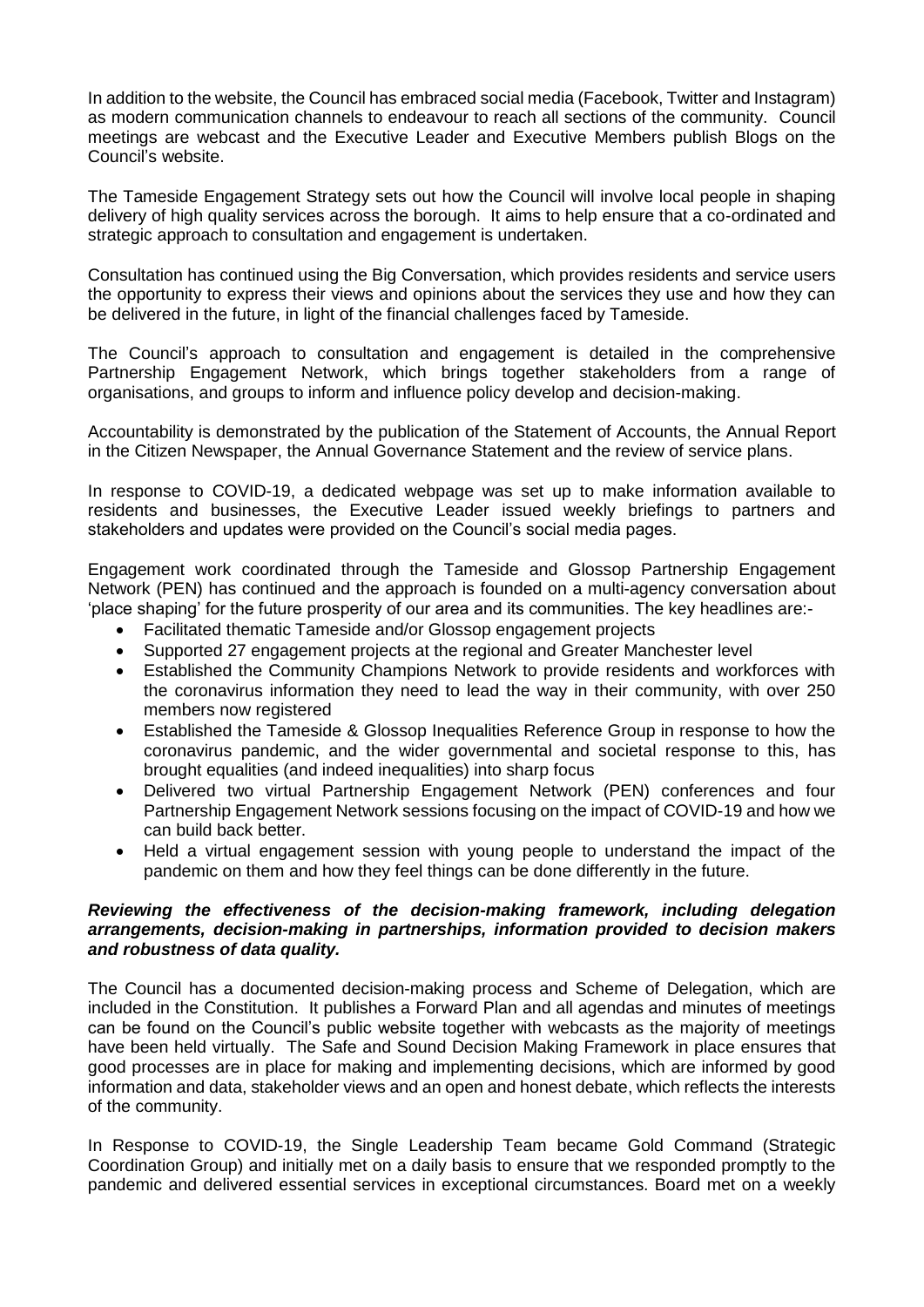basis so that matters could be dealt with in a timely manner to ensure we could response effectively to the fast changing situation.

To manage the pandemic a Living with COVID Board was established which reports to Executive Cabinet and the Strategic Commissioning Board; this is supported by two working groups; COVID Containment and COVID Impact/Recovery.

The robustness of data quality is the responsibility of managers and is reviewed as part of the Internal Audit and External Audit functions. Due to the Covid-19 pandemic, the approach to performance management was adapted significantly. While the Corporate Plan scorecard continued to be monitored by officers the reporting to members of the Executive Cabinet, the Strategic Commissioning Board and senior management focused on Covid-19 through new scorecards and forums. Two scorecards were developed focusing on the health and health system impacts of Covid-19 and the wider impacts of Covid-19 on the economy, families etc.

All reports provided to Decision Makers have to contain both legal and financial implications approved by the Director of Governance and Pensions (Monitoring Officer) and the Director of Finance (Section 151 Officer).

#### *Measuring the performance of services and related projects and ensuring that they are delivered in accordance with defined outcomes and that they represent the best use of resources and value for money.*

Effective challenge is an integral part of how the Council and its partners manage Tameside. It ensures that the partnership and constituent organisations remain focused on improvement and achievement. Challenge helps to identify areas for benchmarking and the development of best practice. Similarly, it supports individuals and teams further develop their own skills and capacity, which in turn helps to deliver better outcomes for local people.

The Council's approach includes: -

- Peer assessment and challenge;
- Performance Management:
- Big Conversation and Service Redesign;
- Scrutiny, and
- Risk Management.

Continual improvement has always been at the heart of the organisation and the results can be seen through our sustained record of achievement. The External Auditor is responsible for providing a Value for Money conclusion for the Council annually and this is reported in their Audit Findings Report, which was presented to the Audit Panel in November 2020.

The Report included an unqualified Value for Money conclusion and stated that our External Auditors were satisfied that in all significant respects, the Council had put in place proper arrangements to secure economy, efficiency and effectiveness in its use of resources for the year ended 31 March 2019-

"We conclude that the Council has proper arrangements to deliver financial sustainability in the medium term, but will have to respond to significant challenges in doing so".

With regards to Children's Services work continued to deliver the sustainability plan, which was approved by the Executive Cabinet in November 2019. The seven proposals will deliver action in a number of areas, including Early Help, Family Support, Looked After Children's Placements and Fostering. These will both improve outcomes for children and families, and guarantee the financial sustainability of these vital services for the future.

A focused visit to Children's Services in May 2021 by Ofsted to review how England's social care system has delivered child-centred practice and care within the context of the restrictions placed on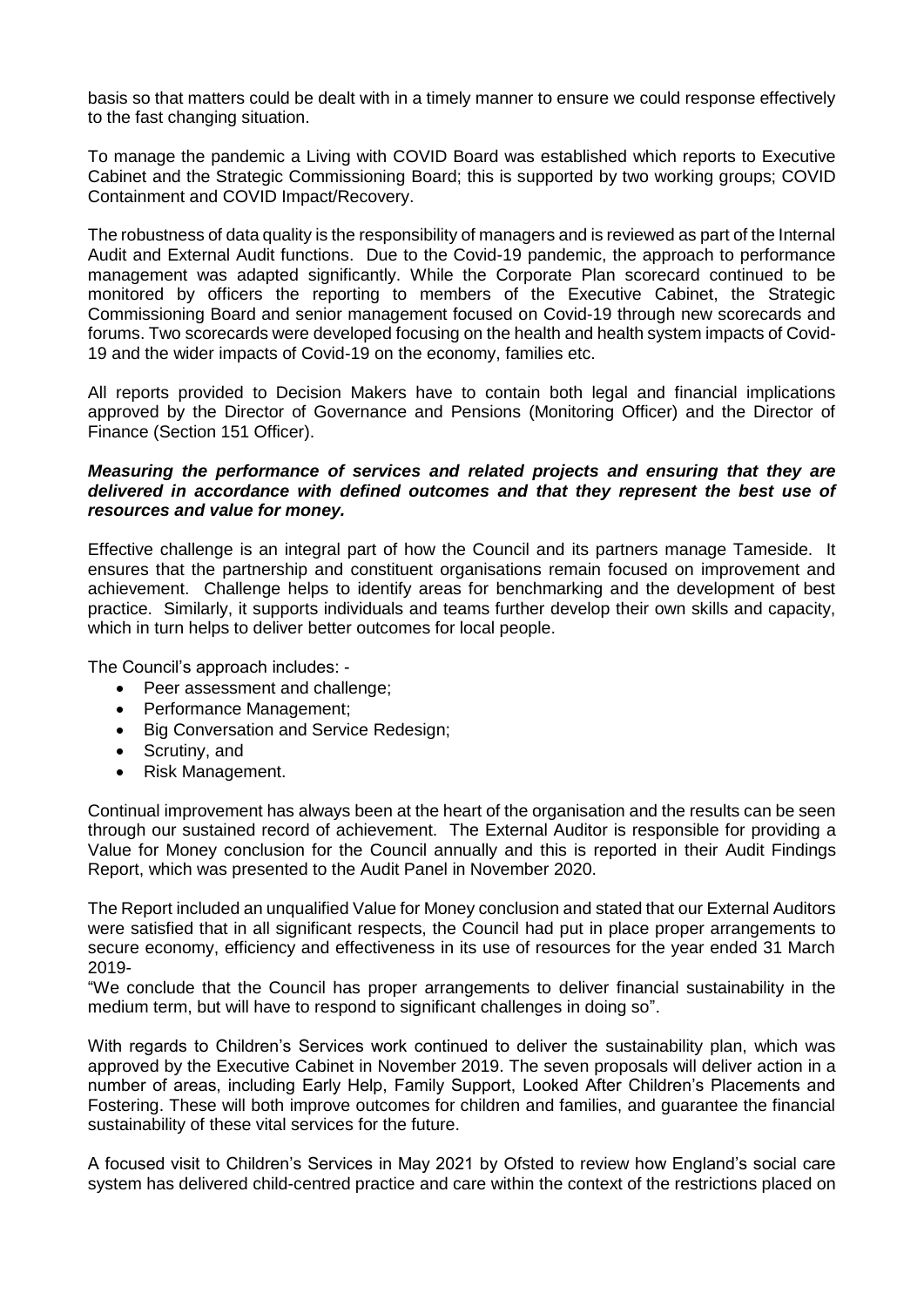society during the COVID-19 (coronavirus) pandemic, highlighted a number of improvements which are now being considered by senior management.

Adult Services and Population Health have continued to respond to the pandemic, which has put additional pressures on both services, however, in partnership with partners and key stakeholders Tameside has continued to provide an effective response in line with government restrictions and guidelines.

In the Executive Leader's speech presenting the budget to the Council Meeting in February 2021, it was stated that the Council needs to focus efforts not just on the recovery from the pandemic, but to challenge and resolve the injustices, both social and economic, that coronavirus had shone a light upon, to build back better and fairer. It further highlighted some of the great work taking place in the borough to invest, build and redevelop for inclusive growth and better services. Reference was made to the financial pressure faced by local authorities up and down the country as a result of the pandemic, which remained incredibly challenging. The demands on services from the most vulnerable – the frail elderly, people with learning disabilities and struggling families would continue to grow over the coming years. The Local Government Finance Settlement was restricted to a single year, and a further one year settlement for 2022/23 was expected. The reviews of fair funding and business rates reform had also been put on hold due to the pandemic. Whilst the reasons for this were understandable due to the current unique situation, it nevertheless made it difficult to plan effectively and efficiently for the long term. The Leader explained that, despite the financial challenges faced, there was an unwavering commitment to improving the quality of life, health and happiness of all residents and to increase the productivity of business and reform public services to deliver what was needed when it was needed.

The three funds that comprise Northern LGPS have formed Northern Private Equity Pool (NPEP), a joint venture that combines the private equity investing activities of the three funds. NPEP will draw on the combined expertise and experience of the internal teams at each of the respective Northern LGPS funds, and the administration capabilities of Northern LGPS's pool-wide external custodian. The combined scale and resources of the NPEP will enable funds in Northern LGPS to invest in private equity through lower cost implementation approaches than have been the case historically.

Through its involvement in the NPEP joint venture, GMPF added 17 funds to its portfolio. At the end of 2019, Northern Private Equity Pool took a significant step towards its objectives through the establishment of a co-investment partnership with a leading global alternatives asset manager. This has enabled GMPF, through NPEP, to begin to implement its targeted private equity exposure at lower cost through partnering more directly with its preferred managers in certain transactions.

#### *Defining and documenting the roles and responsibilities of members and management with clear protocols for effective communication in respect of the Council and partnership arrangements.*

The Council Constitution sets out the roles and responsibilities of each Executive Member, and the responsibilities delegated to the Chief Executive, members of the Single Leadership Team and senior managers of the Council. It includes the post and responsibilities of the Statutory and Proper Officers.

The Chief Executive for the Council is the Accountable Officer for the Tameside and Glossop Clinical Commissioning Group and the Director of Finance covers the role of the Chief Finance Officer and these joint management arrangements have continued to operate during 2020/21 to foster closer working. Some service areas like People and Workforce Development, Executive Support and Policy, Performance and Communications are delivering services directly to the Tameside and Glossop Clinical Commissioning Group.

Protocols for effective communication are in place. Meetings have agendas and minutes published on the Council's Website and a Forward Plan is published. The Executive Leader's Budget Speech, the Corporate Plan, the Citizen Magazine, Scrutiny, Consultation via the Big Conversation and the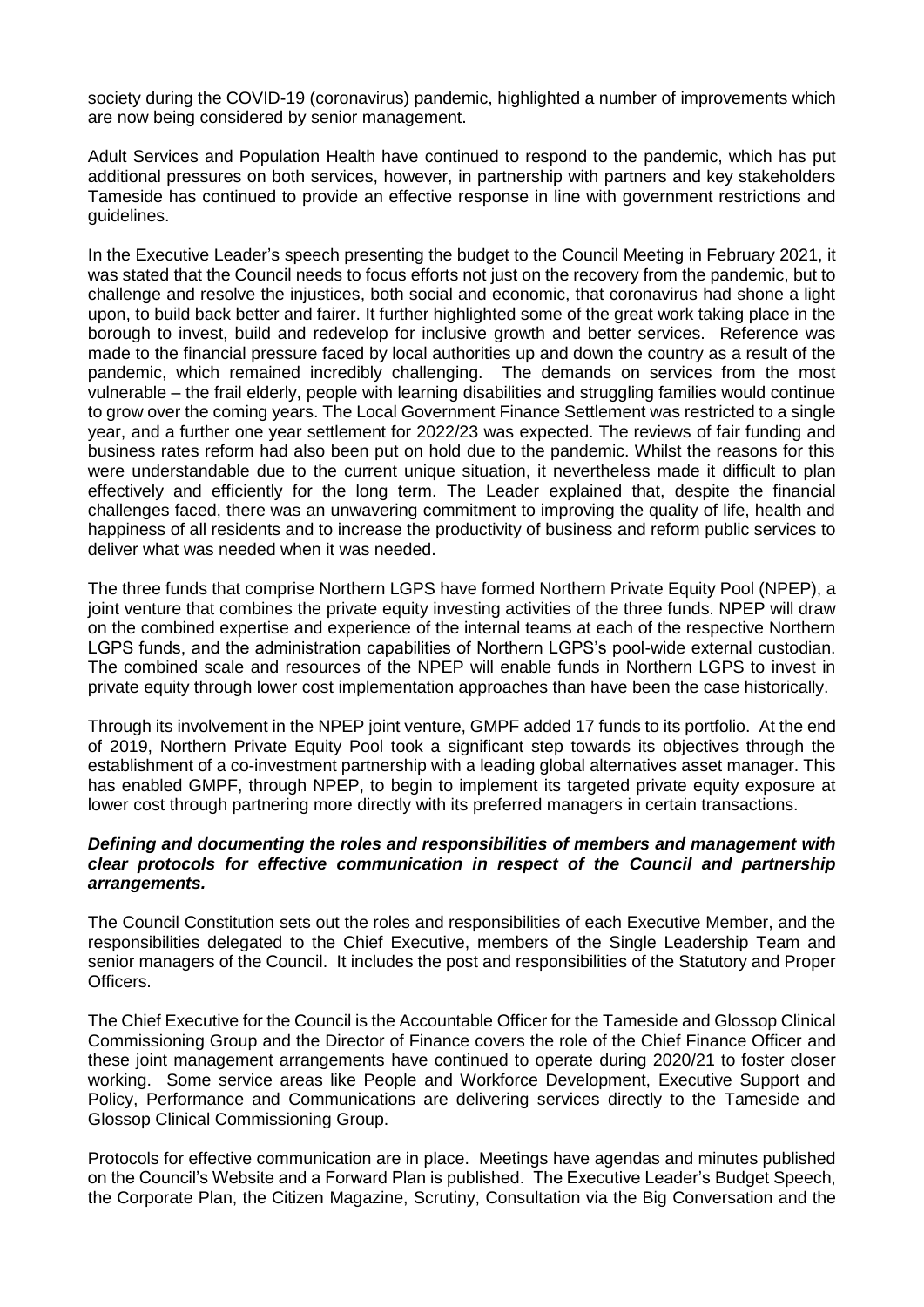Tameside and Glossop Partnership Engagement Network (PEN) update which is produced monthly. Increasingly, the use of Social Media (Facebook, Twitter and Instagram) are examples of the modern ways the Council communicates with partners and residents of the Borough.

During the COVID-19 pandemic, the Executive Leader has issued a weekly Briefing Note to members, MP, staff, partners and key stakeholders.

The Constitution is reviewed and updated regularly and changes are disseminated across the Council and Tameside and Glossop Clinical Commissioning Group via the Chief Executive's (Steven's) Weekly Brief, The Wire and team briefings.

The Tameside Health and Wellbeing Board is a statutory partnership with health commissioners, providers and other interested parties. It is chaired by the Executive Leader of the Council and has concentrated on dealing with COVID-19 and the wider implications on the health and wellbeing of Tameside.

Tameside has, along with much of the rest of the North West, endured lockdowns and restrictions far longer than the rest of the Country and was likely to need support for the foreseeable future. Partnership working will be critical to achieving the objective of building back better and fairer.

#### *Ensuring that financial management arrangements conform with the governance requirements of the CIPFA Statement on the Role of the Chief Finance Officer in Local Government (2015) and the Financial Management Code (FM Code) 2019 and where they do not, explain why and how they deliver the same impact.*

The financial management arrangements in place conform with the CIPFA statement. The service is managed by the Director of Finance (which is a shared role with the Tameside and Glossop Clinical Commissioning Group), who is the Council's Section 151 Officer and has been in post since October 2017. The role is supported by an Assistant Director of Finance on the Council side and a Deputy Chief Finance Officer supporting the Clinical Commissioning Group and they are supported by a group of experienced Business Partners who manage the service area finance teams.

The Chartered Institute of Public Finance and Accountancy (CIPFA) published The Financial Management Code (FM Code) in late 2019. The FM Code provides guidance for good and sustainable financial management in local authorities, giving assurance that authorities are managing resources effectively.

The first year of compliance for the FM Code is 2021/22; however, CIPFA has recognised the extraordinary burden being placed on Local Authorities since the beginning of the COVID pandemic. In a statement issued on 11 February 2021 a proportionate approach is encouraged, meaning that in practice adherence to some parts of the Code will demonstrate a direction of travel rather than full compliance from 1 April 2021.

The FM Code requires authorities to demonstrate that the processes they have in place satisfy the principles of good financial management, which is an essential part of ensuring that public sector finances are sustainable. The FM Code identifies risks to financial sustainability and introduces a framework of assurance. This framework is built on existing successful practices and sets explicit standards of financial management.

An assessment of compliance with the standards in the FM code has been undertaken and concludes that the Council is compliant with minimum standards set out in the FM Code but has identified some areas for further improvement over the course of the next 12 months.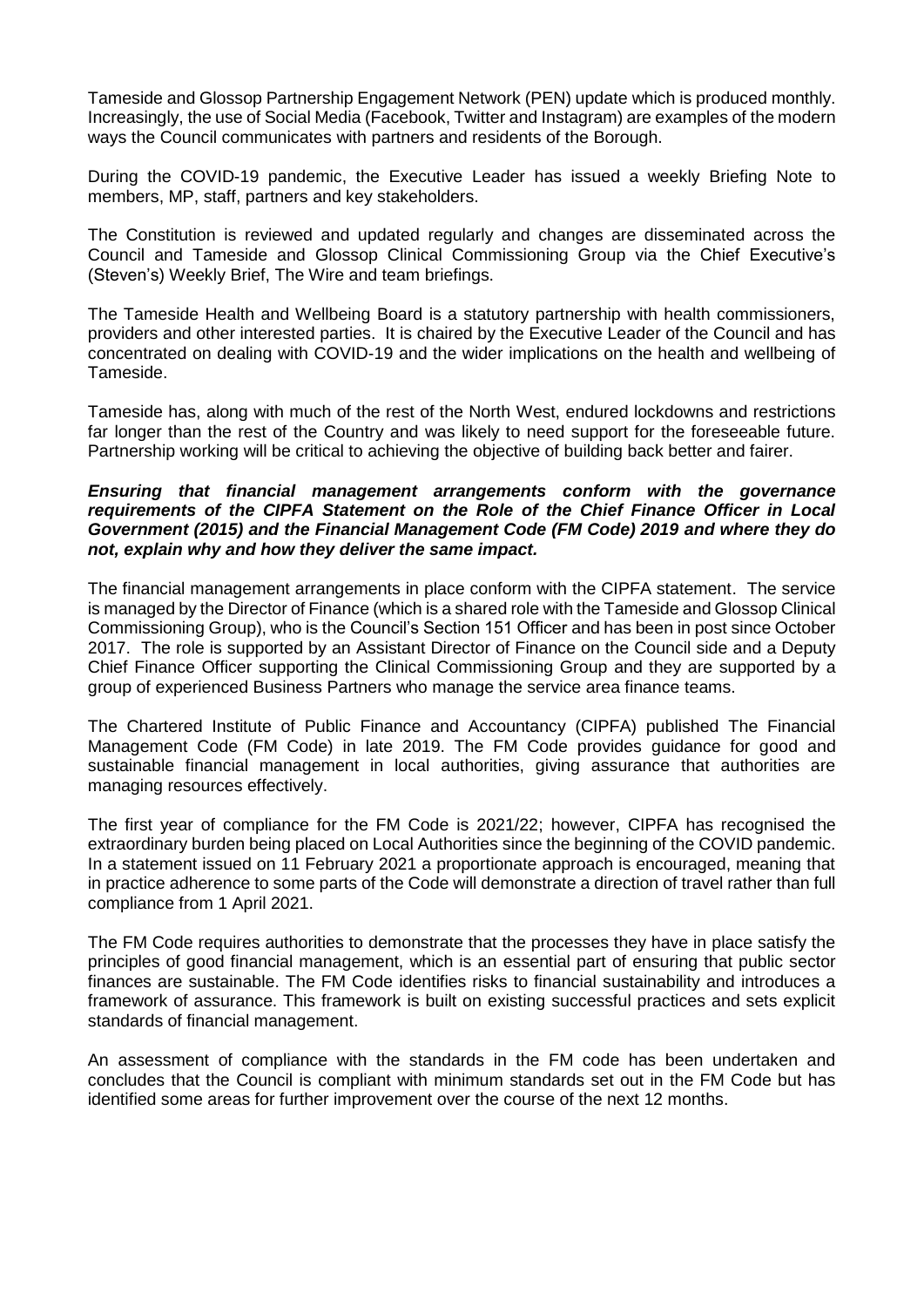#### *Ensuring effective arrangements are in place for the discharge of the monitoring officer function.*

The Executive Director of Governance and Pensions is the Monitoring Officer for the Council and the function is detailed in the Constitution. A Monitoring Officer Protocol is in place and detailed on the website.

#### *Ensuring effective arrangements are in place for the discharge of the head of paid service function.*

The Chief Executive is the head of paid service and the role and function are detailed in the Constitution.

#### *Providing induction and identifying the development needs of members and senior officers in relation to their strategic roles, supported by appropriate training.*

Induction guidelines are available for managers including a checklist to ensure consistency across all services. Member induction is delivered by the Monitoring Officer and the Executive Support Team. As part of this, a finance induction for new members is delivered by Finance.

Training needs are assessed using Annual Development Reviews for officers. The process takes into account the needs of the service and then identifies any gaps in the skills and knowledge of the workforce to enable it to meet its objectives. All training requirements are reviewed by management and then compiled into service training plans, which are submitted to People and Workforce Development to inform and direct the provision of future training and development opportunities.

Training for members is assessed on an annual basis and a programme of events is scheduled to ensure both local and national subjects are covered.

#### *Reviewing the effectiveness of the framework for identifying and managing risks and for performance and demonstrating clear accountability.*

The Council empowers its employees to be innovative and to find solutions to problems, but recognises that there are potential risks for the Council. Significant and cross cutting service risks are amalgamated into the Corporate Risk Register, which is regularly presented to the Single Leadership Team and the Audit Panel. Every report presented to Senior Managers, Council, Committees, Board, Panels, Working Groups and for Key/Executive Decisions is risk assessed. Work is ongoing to ensure the risk management processes across the Council embrace best practice.

Information Governance and Cyber Security continued to be a key priority for the Council as staff are working differently and we are totally reliant on technology to continue to deliver services effectively. Working at home presents a new set of challenges to be managed. A Cyber Security Strategy for the Strategic Commission was approved by Board in September 2020 and work is ongoing to deliver the priorities detailed within. Capacity within the Information Governance Team was enhanced during the year and a detailed Work Plan is now in place which is monitored by the Information Governance Group, chaired by the Director of Governance and Pensions Data Protection Officer). The Information Governance Champions Group has been re-established to present operational level insight into data protection and information governance across the Council to assist the Information Governance Group to ensure the information governance system (Including; policies, procedures, protocols and guidance) is fit for purpose, disseminate information and ensure mandatory training is completed. Information Governance, Cyber Security and Data Protection training is delivered via a range of media, including briefing notes, the Chief Executive's Brief, the Wire, workshops and E-Tutorials.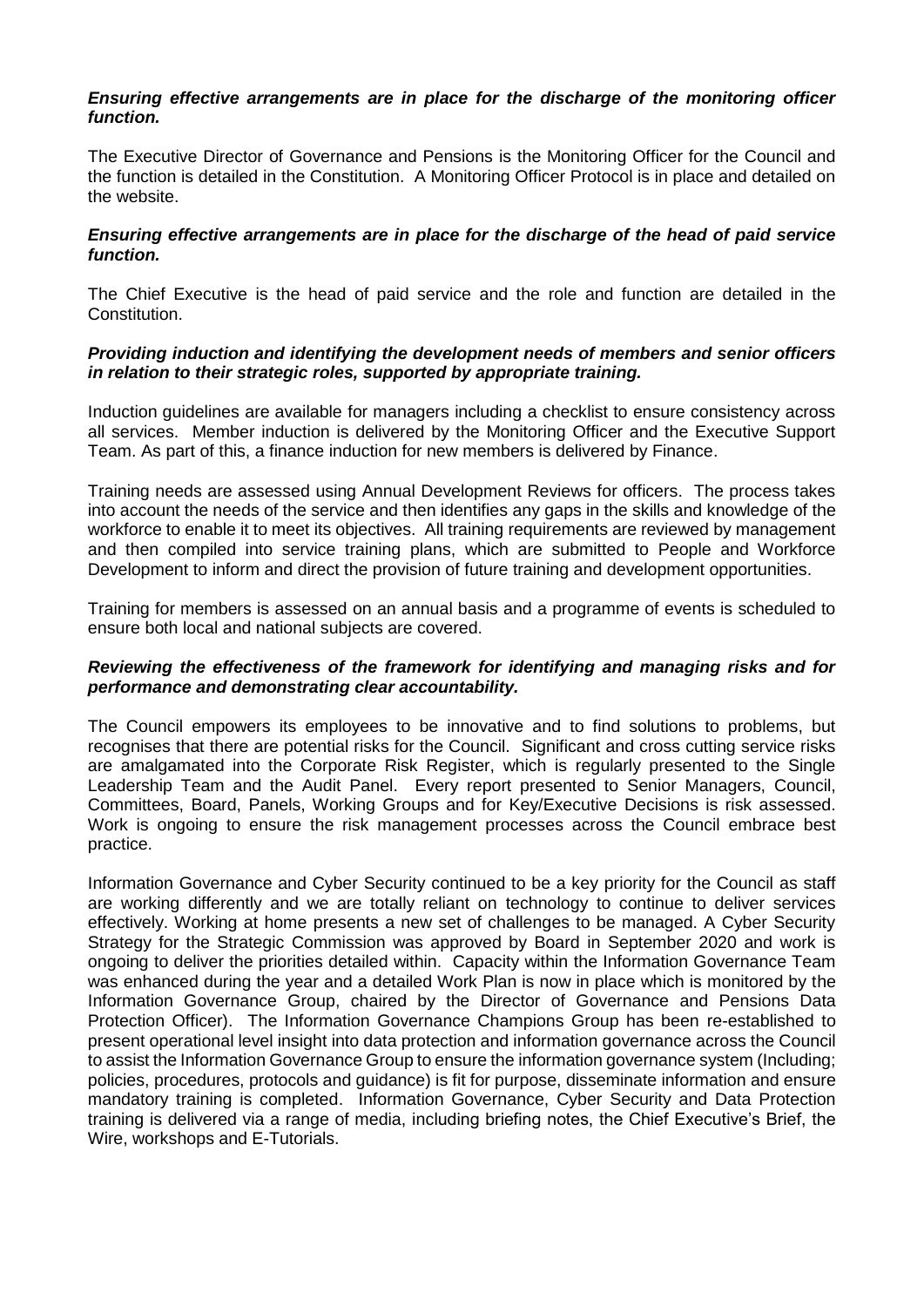#### *Ensuring effective counter fraud and anti-corruption arrangements are developed and maintained in accordance with the Code of Practice on Managing the Risks of Fraud and Corruption (CIPFA 2014).*

The Council has an Anti-Fraud, Bribery and Corruption Strategy: Statement of Intent as part of the Constitution and all investigations are undertaken by Internal Audit. All investigations are conducted in line with the Fraud Response Plan and operational guidance notes. The Standards Panel receives regular reports on investigations underway to monitor progress and provide direction, where appropriate. The Council continues to participate in the National Fraud Initiative, which is conducted every two years by the Cabinet office and the datasets to be uploaded and the matches received are coordinated by Internal Audit.

A Whistleblowing Policy is maintained and available on the Council's website.

#### *Ensuring an effective scrutiny function is in place.*

This role is performed both by the Scrutiny function and by Tameside Members who sit on Outside Bodies' Committees. The Scrutiny function conducts reviews across Tameside, which may call into, account other public service providers like the NHS. Reviews conducted are reported to the Scrutiny Panels and the Overview Panel and the programme of reviews and reports are available on the scrutiny website together with an Annual Report. Members who represent the Council on outside bodies are ensuring that service delivery is effective, providing a challenge function and that the needs of Tameside are taken into account.

#### *Ensuring that assurance arrangements conform with the governance requirements of the CIPFA Statement on the Role of the Head of Internal Audit (2019) and, where they do not, explain why and how they deliver the same impact.*

The Council's assurance arrangements conform with the governance requirements of the CIPFA Statement. The Head of Risk Management and Audit Services reports directly to the Assistant Director of Finance as the Deputy Section 151 Officer and reported quarterly to the Audit Panel and the Greater Manchester Pension Fund Local Board. The Risk Management and Audit Service was also judged to conform to the Public Sector Internal Audit Standards for 2020/21 via a selfassessment, which was presented to the Audit Panel on 27 July 2021 by the Director of Finance.

#### *Undertaking the core functions of an Audit Committee, as identified in CIPFA Position Statement on Audit Committees in Local Authorities and Police (CIPFA 2018).*

The Audit Panel has continued to deliver the functions of an Audit Committee in compliance with the revised CIPFA Position Statement on Audit Committees issued in 2018. The membership of the Panel changed during 2020/21 as Executive Members were replaced and again following the May 2021 elections, as a new Chair has been appointed and several new members. Meetings are regularly attended by our External Auditor. Training is assessed for members of the panel based on their existing skills and knowledge to determine a training plan which will be delivered by officers of the Council, External Audit and service specific experts where required. A Forward Plan is presented regularly to the Panel detailing the items for agendas and any training to be delivered.

#### *Ensuring that the Council provides timely support, information and responses to external auditors and properly considers audit findings and recommendations.*

Information, support and responses are provided to External Audit in a timely manner. Audit findings and recommendations are considered by the Director and Assistant Director of Finance, the Director of Governance and Pensions and the Assistant Director (Pensions Local Investments and Property) and presented to the Audit Panel and the Pension Fund Management Advisory Panel.

In their Annual Letter of November 2021, Mazars commented that: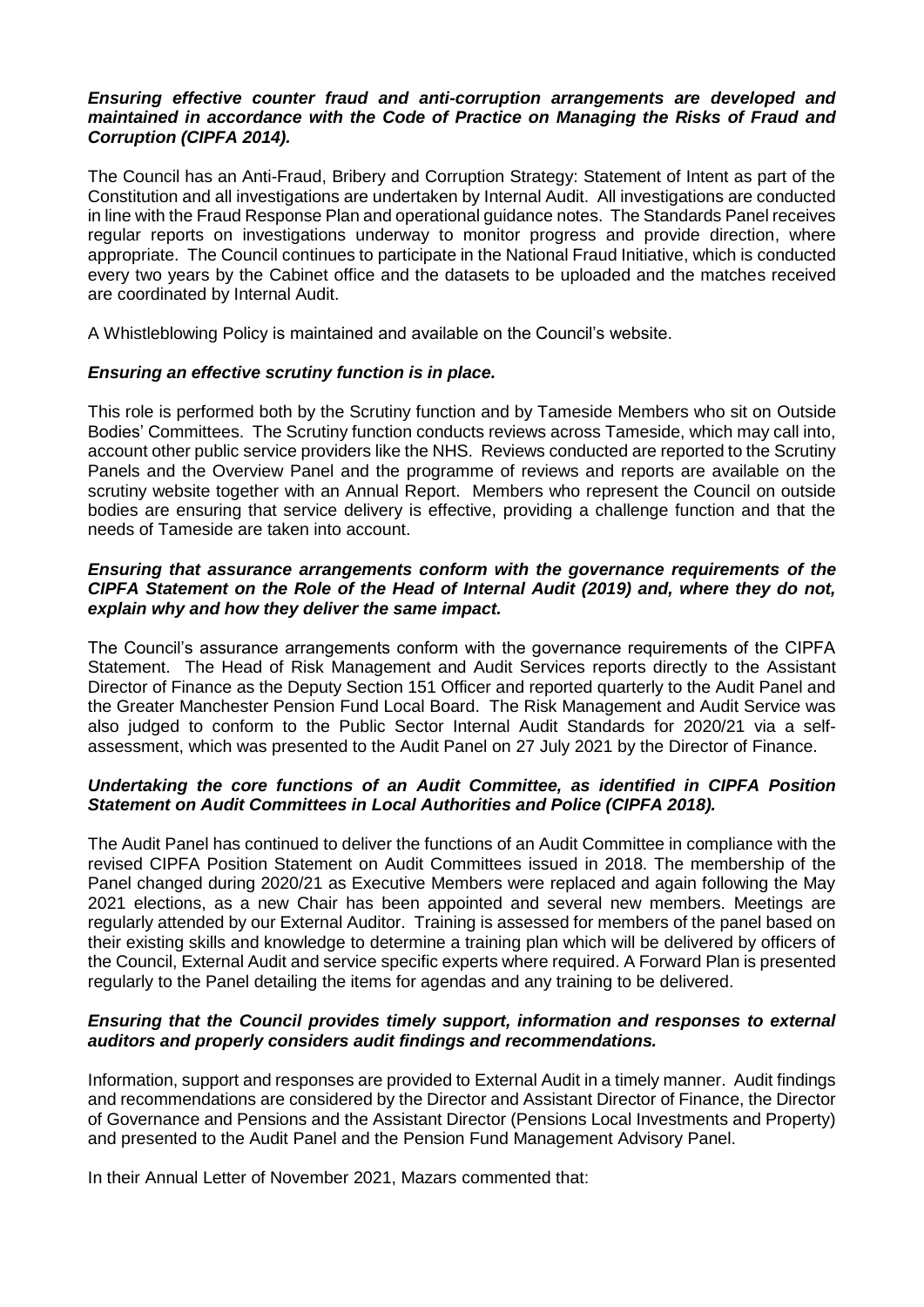"Although we had received some elements of the accounts earlier, full draft accounts were received from the Council on 5th August 2020. The draft accounts were of a good quality. Good supporting working papers have been made available in a timely manner and these have assisted our audit progress. Council finance officers have been very helpful in promptly answering our detailed audit queries".

#### *Incorporating good governance arrangements in respect of partnerships and other joint working and ensuring that they are reflected across the Council's overall governance structures.*

Good governance arrangements in respect of partnership working were established many years ago when the Tameside Strategic Partnership was created and those standards are still adopted today.

The continued successful delivery of outcomes by the various networks, joint teams and partnerships operating across Tameside to maximise the wellbeing and health of the people of the Borough demonstrates that the arrangements in place are sound. Tameside has always promoted working with partners and it is through our strong and long-standing partnerships, along with new ones that may develop in the future, that help us to produce solutions and real improvements for Tameside. Joint working with the Tameside and Glossop Clinical Commissioning Group, the joint appointments of the Chief Executive as the Accountable Officers and a shared Director of Finance, a shared Single Leadership Team are testament to this approach. Joint meetings/arrangements are also in place with the Integrated Care Foundation Hospital Trust to ensure that integration across the health and social care realises the benefits to the people of Tameside and Glossop.

COVID-19 has tested these arrangements and they have proven that together the Council and its partners can continue to deliver effective services in the most difficult times we have ever faced as a borough, region, country and world.

#### **4. Review of Effectiveness**

The Council has responsibility for conducting, at least annually, a review of the effectiveness of its Governance Framework including the system of internal control. This review of effectiveness is informed by the work of the Directors/Assistant Directors within the Council who have responsibility for the development and maintenance of the governance environment, the Head of Risk Management and Audit Service's Annual Report, and by comments made by the External Auditor and other review agencies and inspectorates.

The process that has been applied in maintaining and reviewing the effectiveness of the Governance Framework includes the following measures and actions: -

- The Council has adopted a Planning and Performance Framework and carries out a programme of monitoring which runs throughout its annual cycle. This includes quarterly monitoring of all revenue and capital budgets, which are reported to the Single Leadership Team, Board and Executive Cabinet, and regular monitoring of Service Delivery Plans by directorates in terms of performance indicators and update reports.
- The refreshed Corporate Plan 'Our People Our Place Our Plan' was approved by the Executive Cabinet in February 2019. Due to the Covid-19 pandemic, the approach to performance management was adapted significantly. While the Corporate Plan scorecard continued to be monitored by officers the reporting to members of the Executive Cabinet, the Strategic Commissioning Board and senior management focused on Covid-19 through new scorecards and forums. Two scorecards were developed focusing on the health system impacts of Covid-19 and the wider impacts of Covid-19 on the economy, families etc. From July 2021, it is proposed to return to reporting and monitoring of the Corporate Plan scorecard, but a refreshed version. The refreshed version will be in two parts – outcomes and organisational health. The former is in essence the previous Corporate Plan scorecard updated to include additional measures reflecting the work to build back better and fairer from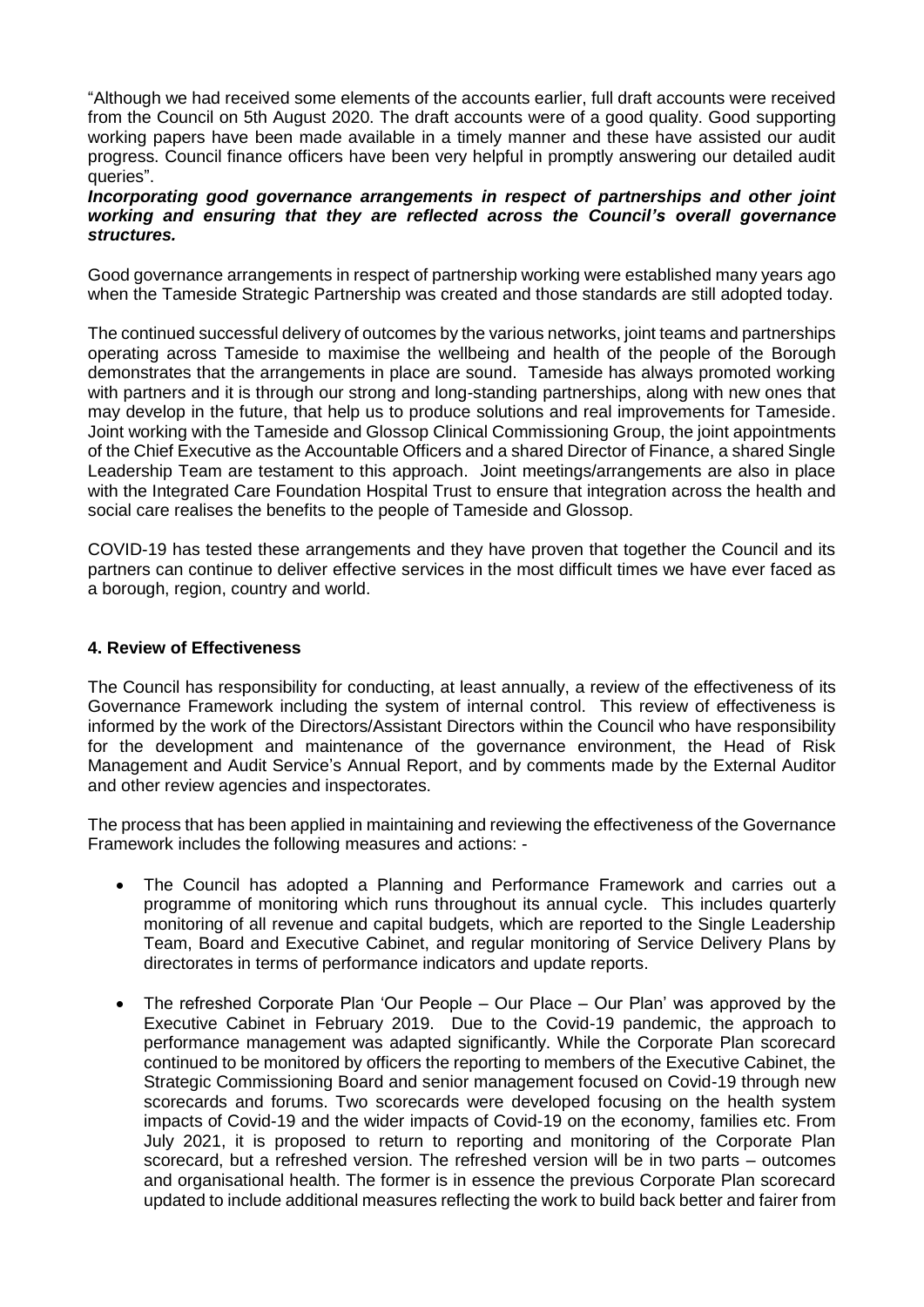Covid-19 but all focused on quality of life for residents. The latter incorporates on process and system measures that indicate the efficiency and effectiveness of the council's services.

- The Capital Programme is regularly monitored and reported quarterly to the Strategic Planning and Capital Monitoring Panel, Audit Panel, Board and the Executive Cabinet.
- The Council is open to peer challenge and a LGA Peer Challenge had been commissioned, however, this had to be postponed due to COVID-19. A peer review of the Early Help Service in December 2020 and the Ofsted focused visit in May 2021 are the only two to have taken place and both were delivered virtually.
- The Executive Cabinet carries out its functions in accordance with responsibilities outlined in Cabinet Portfolios, which are detailed in the Council's Constitution. Several Non–Executive Members are appointed to specific roles to assist Executive Members in the delivery of their particular areas of responsibility. All roles are assigned at the annual meeting of the Council.
- There is a well established Overview and Scrutiny function, which has been revised and updated in the light of experience. Scrutiny Panels review the work of the Council throughout the year; make a series of recommendations to Overview Panel and Executive Cabinet, which then require a formal response and action, as appropriate. There is a public website where the public can access completed review reports and Annual Plans and Annual Reports. Scrutiny emails are regularly circulated to scrutiny members, elected members and senior management drawing their attention to guidance, live consultations and outputs from GM scrutiny.
- To support delivery of the Medium Term Financial Plan and be in a positive position to respond to the financial challenges facing the Council, a detailed monitoring and reporting system has been put in place. The corporate plan delivery is managed through an Assistant Directors group. The continuation of this work is necessary to ensure that we are in a strong position to manage and use our resources effectively to maintain good outcomes and achieve the level of savings required. Service areas have been challenged to look for new and innovative ways of delivering their services as well as working more closely with our partners. Given the magnitude of the financial challenge the Council faces, consultation via the Big Conversation has continued so that residents' views on any changes can be taken into consideration. The Director and Assistant Director of Finance have worked with the Executive Members/Single Leadership Team, during the budget preparation period to ensure that a robust set of savings plans are in place and a clear delivery plan has been drawn up for 2020/21. The impact of Covid 19 has slowed the delivery of some of the savings and efficiency plans and created further uncertainty, but the Council is responding to this by bringing forward its budget process to allow an earlier consideration of the options available for 2022/23
- The Directors have each reviewed the operation of key controls throughout the Council, from the perspective of their own directorates, using a detailed assurance self-assessment checklist. They have provided a signed assurance statement and identified any areas for improvement, which will form the basis of the action plan to this Governance Statement.
- The Code of Corporate Governance has been reviewed and the evidence documented to demonstrate compliance with the principles of good governance. The Review was reported to senior management in July 2021 and the Audit Panel in July 2021.
- The Director of Governance and Pensions as the Monitoring Officer, carried out a continuous review of all legal and ethical matters, receiving copies of all agendas, minutes, reports and associated papers, and commented on all reports that go to members and when necessary taking appropriate action, should it be required.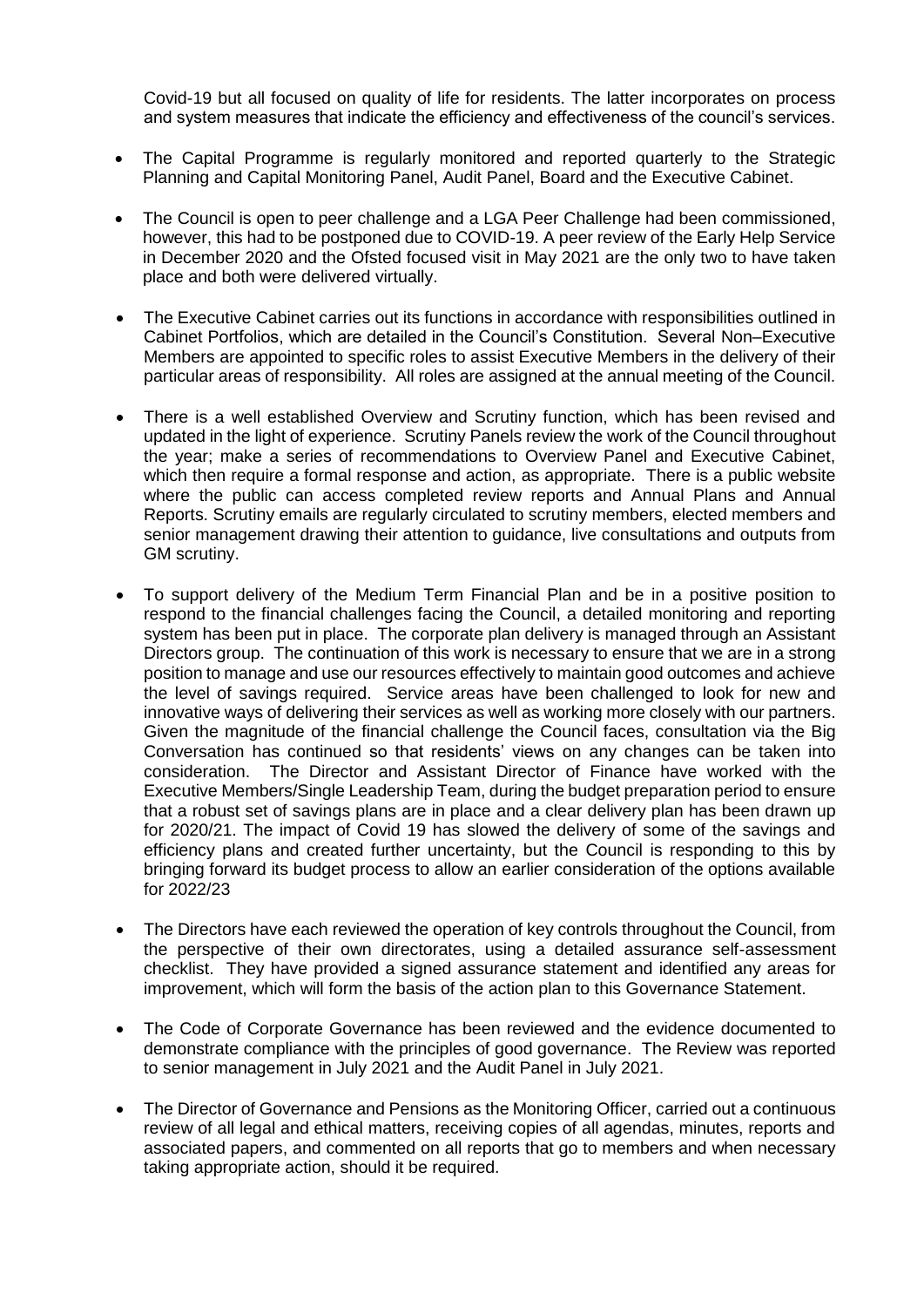- The Director of Finance as the Section 151 Officer, carried out a continuous review of all financial matters, receiving copies of all agendas, minutes, reports and associated papers, and commented on all reports that go to members and when necessary taking appropriate action, should it be required.
- The Standards Committee is responsible for standards and probity, and receives regular reports from the Director of Governance and Pensions, the Monitoring Officer.
- The role held by the Director of Finance conformed to the requirements of the five principles of the CIPFA Statement on the Role of the Chief Financial Officer (CFO) in Local Government.
- An assessment of compliance with the standards in the Financial Management Code has concluded that the Council is compliant with minimum standards set out in the Code but has identified some areas for further improvement, which are included in the Improvement Plan in Appendix A.
- Children's Services have continued on their journey to implement the improvements identified by the various Ofsted Inspections, which commenced in 2016. The Council has taken a number of direct and positive steps to ensure that effective monitoring takes place regarding improvement activity and service development. A review of monitoring and governance arrangements undertaken in 2017 highlighted the importance of structure. Findings from the review helped to established greater clarity of roles, responsibilities, oversight and removing duplication where possible. , Improvement remains under close review and oversight continues to be provided through regular performance reviews with lead Members, the Tameside Safeguarding Children's Partnership and the Children's Improvement Board and the scrutiny role provided by the Integrated Care and Wellbeing Scrutiny Panel.
- Learning from the Early Help Peer Review has been built into improvement plans and implementation will be monitored during 2021/22.
- COVID-19 affected service delivery and a focused visit to Children's Services in May 2021 by Ofsted to review how England's social care system has delivered child-centred practice and care within the context of the restrictions placed on society during the COVID-19 (coronavirus) pandemic. A number of improvements were identified which need to be addressed and these will be added to the development plan for the service and monitored throughout the coming year.
- The Audit Panel carries out an overview of the activities of the Council's Risk Management, Internal Audit and External Audit functions. Members are provided with a summary of reports issued and their associated audit opinion. They approve the Annual Plans for each, and receive regular progress reports throughout the year. The Head of Risk Management and Audit Services presents an Annual Report and opinion, and the External Auditor submits a Completion Report and Annual Audit Letter along with other reports during the year. The Corporate Risk Register was presented to the Audit Panel during the year. Work in relation to the risk management system including risk registers is ongoing and a report was presented to the Assistant Director Group and Audit Panel in July 2021 outlining the updated Risk Management Policy and Strategy.
- The Internal Audit Service provides a continuous review in accordance with the Council's obligations under the Local Government Act 1972, and the Accounts and Audit Regulations 2015. It operates under the Public Sector Internal Audit Standards and the External Peer Review conducted in March 2018 confirmed that the service was fully compliant with all the standards, the self-assessment undertaken annually since then have reaffirmed compliance and the report for 2020/21 was reported to the Audit Panel in July 2021 and presented by the Director of Finance.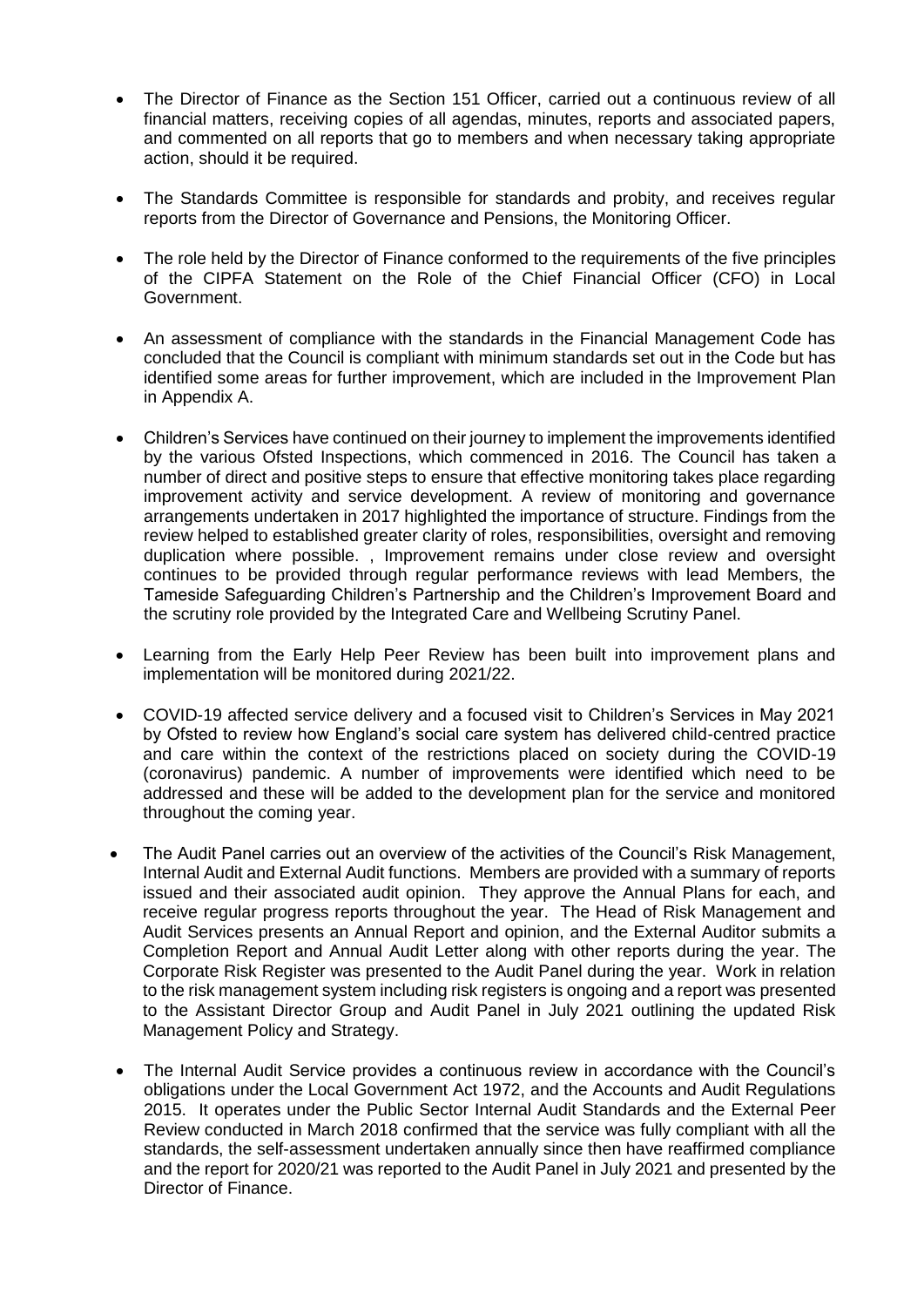- The Data Protection Officer and the Head of Risk Management and Audit have continued to monitor adherence to data protection legislation throughout the year and taken appropriate action to deal with any incidents arising. Executive Support continued to monitor the processing of Freedom of Information and Subject Access Requests and weekly progress reports are now provided to all managers and the Executive Cabinet to ensure compliance with the relevant timescales. Information Governance and Cyber Security E-Learning modules were rolled out across the Council in 2020 to measure and test staff understanding across these key areas and as at September 2020, the completion rate was 99%. Further Mandatory E-Learning courses have been rolled out for 2021 and the deadline for completion is 15 September 2021.
- The Chartered Institute of Public Finance and Accountancy (CIPFA) published The Financial Management Code (FM Code) in late 2019. The FM Code provides guidance for good and sustainable financial management in local authorities, giving assurance that authorities are managing resources effectively.

The first year of compliance for the FM Code is 2021/22; however, CIPFA has recognised the extraordinary burden being placed on Local Authorities since the beginning of the COVID pandemic. In a statement issued on 11 February 2021 a proportionate approach is encouraged, meaning that in practice adherence to some parts of the Code will demonstrate a direction of travel rather than full compliance from 1 April 2021.

- The Council's External Auditors review the activities of the Council and issue an annual opinion on the Annual Accounts and a Value for Money conclusion. Conclusions and significant issues arising are detailed in their report to those charged with governance**.**
- Progress on the development areas identified in Section 6, are regularly reported to the Audit Panel throughout the year by the Head of Risk Management and Audit Services.

#### **5. Level of Assurance**

The governance arrangements in place comply with the Principles outlined in the Council's Code of Corporate Governance and can be regarded as fit for purpose. Areas for development have been identified in the Improvement Plan attached at **Appendix A**, and addressing these will further enhance the Governance Framework.

The Internal Audit opinion for 2020/21 as reported to the Audit Panel on 27 July 2021 is that members and senior management can take reasonable assurance that arrangements to secure governance, risk management and internal control are suitably designed and applied effectively within those areas reviewed.

The COVID-19 pandemic had an impact on the 2020/21 Internal Audit Plan, like many other services as resources were redirected to address Council priorities as several members of the team were involved in processing grants to support businesses. However, despite reduced resources Internal Audit continued to be involved in advising on changes to systems and processes and whilst a large proportion of the workforce were working from home were still able to devise new methods of working and conducted a number of audits and assurance reviews virtually. Contact with Directors and Assistant Directors was maintained to offer support and assistance where required. Similar to the rest of the Council the Audit Plan was kept under constant review and updated to reflect new priorities identified.

The value of Internal Audit lies in the detailed work that we undertake to review systems and processes to ensure that controls are in place to mitigate risks to an acceptable level and where improvements have been highlighted, managers are provided with an assessment of further actions needed and agreed to implement the suggested recommendations. Thus, improving the management of risks and supporting the overall control environment.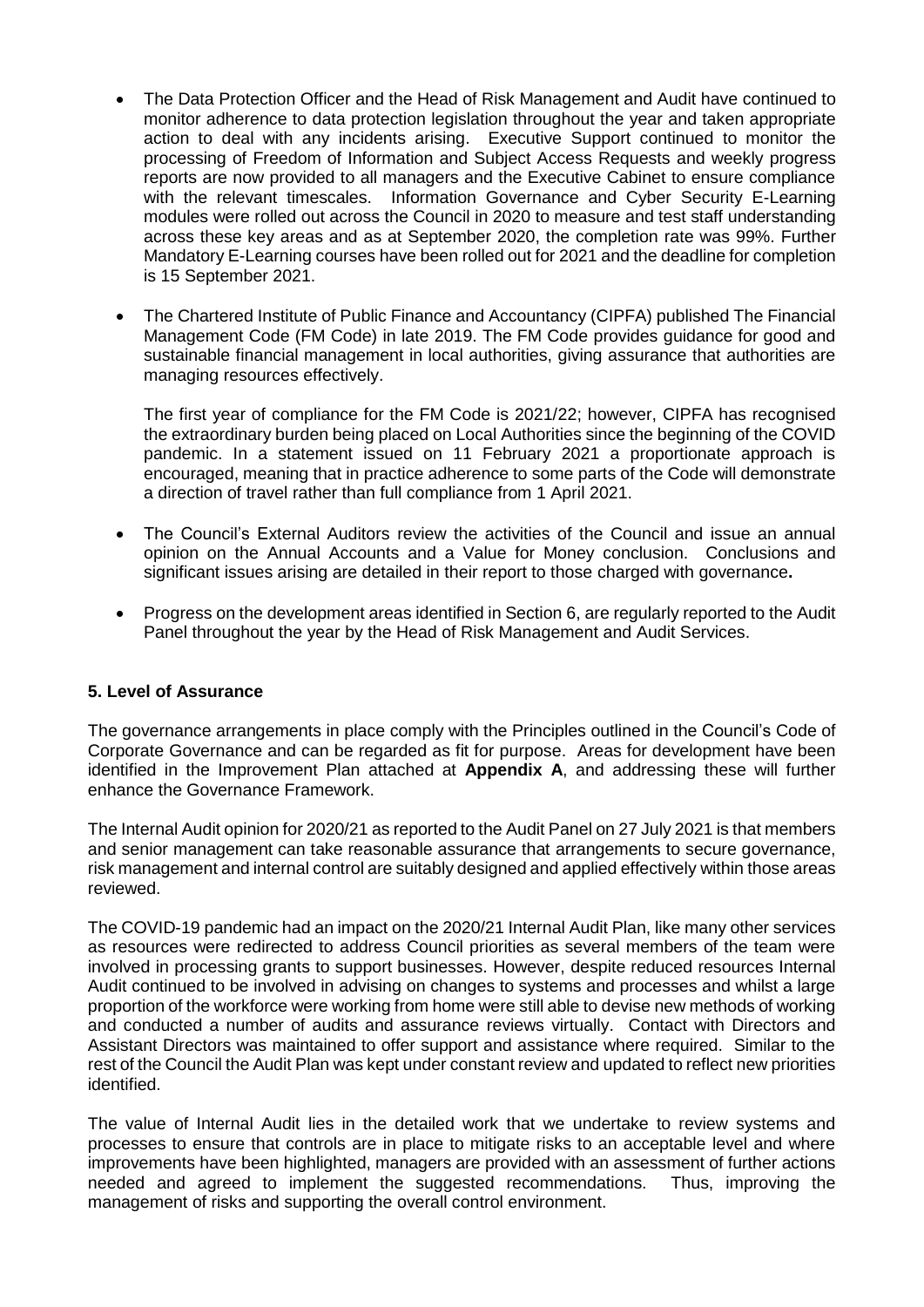Internal Audit work with senior managers throughout the year using the Post Audit Review process to ensure identified improvements are implemented.

#### **6. Conclusion and Signatures**

The Annual Governance Statement has been reviewed by Senior Management, presented, and approved by the Audit Panel. We have been advised on the implications of the review of the effectiveness of the Governance Framework in place, and the action plan compiled to address the further developments identified to ensure the continual improvement of the system in place.

We are satisfied that these steps will address the improvements that have been identified and their implementation will be monitored by the Audit Panel throughout the year and as part of our next Annual Review.

Signed: Signed: Signed: Signed: Signed: Signed: Signed: Signed: Signed: Signed: Signed: Signed: Signed: Signed: Signed: Signed: Signed: Signed: Signed: Signed: Signed: Signed: Signed: Signed: Signed: Signed: Signed: Signed

Councillor Brenda Warrington<br>
Executive Leader of Tameside MBC<br>
Chief Executive of Tameside MBC Executive Leader of Tameside MBC

Dated: **Dated: Dated: Dated: Dated: Dated: Dated: Dated: Dated: Dated: Dated: Dated: Dated: Dated: Dated: Dated: Dated: Dated: Dated: Dated: Dated: Dated: Dated: Dated: Dated:** 

…………………………………………… …….……..…………………………………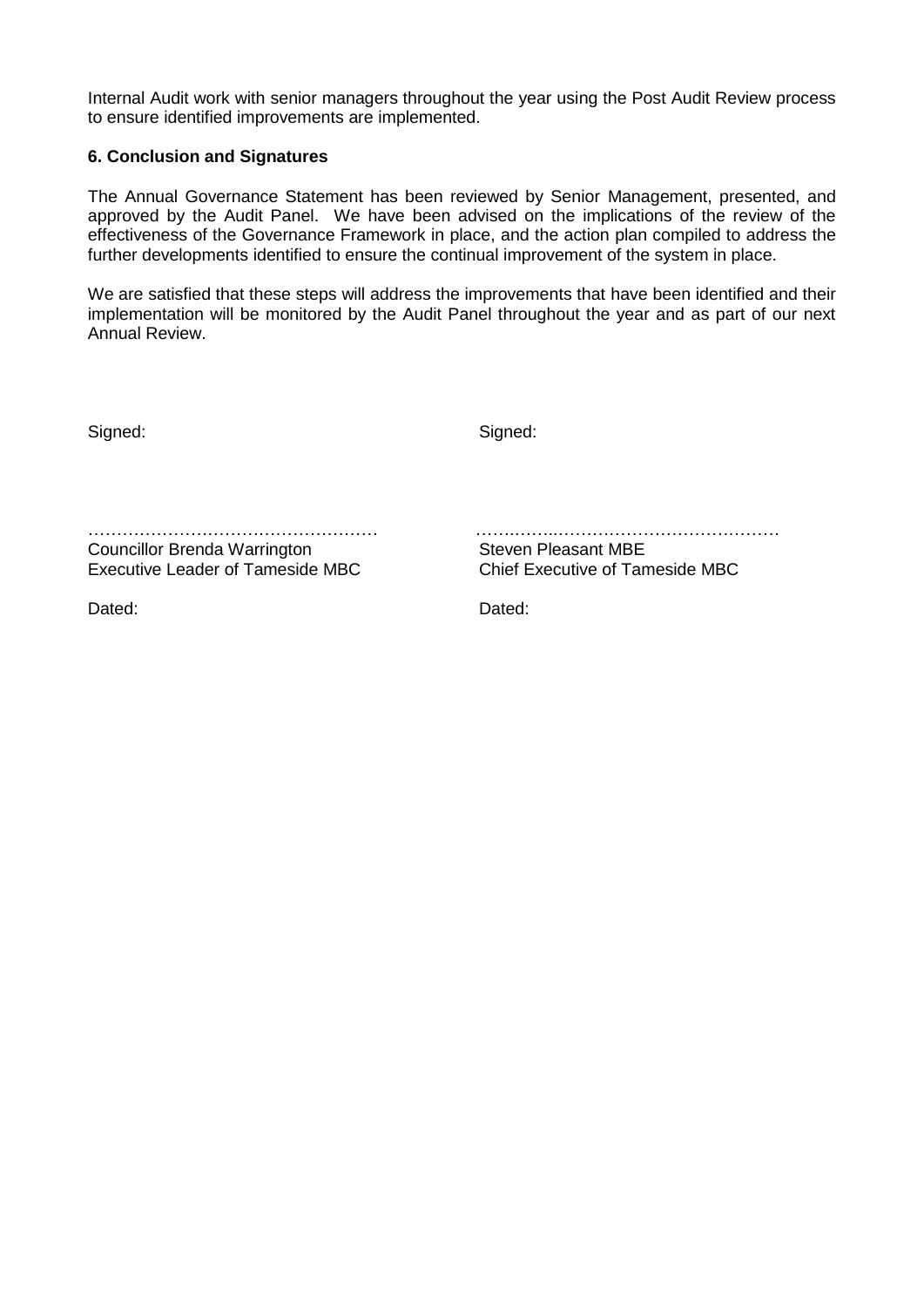## **Annual Governance Statement 2020/21 – Improvement Plan Annual Covernance Statement 2020/21 – Improvement Plan**

| Ref            | Area of Review                                       | Improvement Identified for<br>Implementation in 2020/21                                                                                                                                                                                                                                                                                                                                                                                                                                                                 | <b>Progress Reported</b><br>As At 30 June 2021                                                                                                                                                                                                                                                                                                                                                                                                                                                             | Improvement Identified for<br>Implementation in 2021/22                                                                                                                                                                                                                                                                                                                                                                                                                                                                                        | Improvement Owner and<br><b>Completion Date</b>                         |
|----------------|------------------------------------------------------|-------------------------------------------------------------------------------------------------------------------------------------------------------------------------------------------------------------------------------------------------------------------------------------------------------------------------------------------------------------------------------------------------------------------------------------------------------------------------------------------------------------------------|------------------------------------------------------------------------------------------------------------------------------------------------------------------------------------------------------------------------------------------------------------------------------------------------------------------------------------------------------------------------------------------------------------------------------------------------------------------------------------------------------------|------------------------------------------------------------------------------------------------------------------------------------------------------------------------------------------------------------------------------------------------------------------------------------------------------------------------------------------------------------------------------------------------------------------------------------------------------------------------------------------------------------------------------------------------|-------------------------------------------------------------------------|
| $\mathbf{1}$   | 2019/20<br><b>Vision Tameside</b><br>(Carry Forward) | Options for Ashton Town<br>Hall will be developed and<br>presented<br>reports<br>to<br>ensure full consideration of<br>the options following the<br>Council's<br>governance<br>process for approval.<br>Vision Tameside - the<br>remaining elements of the<br>project to be completed as<br>COVID-19 restrictions are<br>lifted.                                                                                                                                                                                        | Report put on hold whilst the<br>Council reviews the Capital<br>Programme. Further actions<br>are unknown until this<br>review is completed in July<br>2021.<br>Levelling Up bid submitted<br>to Central Government.                                                                                                                                                                                                                                                                                       | The Ashton Town Hall project<br>and the remaining elements of<br>the Vision Tameside project will<br>be completed if and when<br>capital<br>monies<br>become<br>available following the Capital<br>prioritisation<br>Programme<br>review.                                                                                                                                                                                                                                                                                                      | Director of Growth<br>March 2022                                        |
| $\overline{2}$ | Children's<br><b>Services</b><br>(Carry Forward)     | The strengthened 'whole-<br>council'<br>commitment to<br>improving the quality and<br>impact of services for<br>children noted by Ofsted<br>continues to be clearly<br>evident, most notably in<br>the<br>7<br>relation<br>to<br>sustainability projects and<br>more widely through the<br>Safeguarding<br>Tameside<br>Partnership.<br>Children's<br>Leaders, both Officers and<br>Members also retain an<br>improved understanding of<br>how well services are<br>working for children and of<br>their key priorities. | Pressures across the system<br>have continued and capacity<br>has been stretched in<br>responding to this. Key areas<br>of the 7-point plan also<br>remain outstanding due to a<br>lack of service and corporate<br>capacity to deliver.<br>An Ofsted focused visit in<br>2021<br>May<br>highlighted<br>increased<br>demand<br>and<br>limited capacity as impacting<br>negatively on the ability of<br>the service<br>to<br>improve<br>performance.<br>An action plan has been<br>developed in response to | An action plan has been drafted<br>in relation to the further<br>development of the 7-Point<br>Plan and associated activity<br>and this will also be an initial<br>focus for the corporate Budget<br>Turnaround Team.<br>The specific focus of this will be<br>agreed in July 21, but will<br>include placements for cared<br>for children.<br>Wider<br>improvement<br>and<br>performance activity, including<br>those areas highlighted<br>by<br>Ofsted are also detailed in the<br>improvement action plan with<br>completion dates in 2021. | Children's<br><b>Director</b><br>of<br><b>Services</b><br>December 2021 |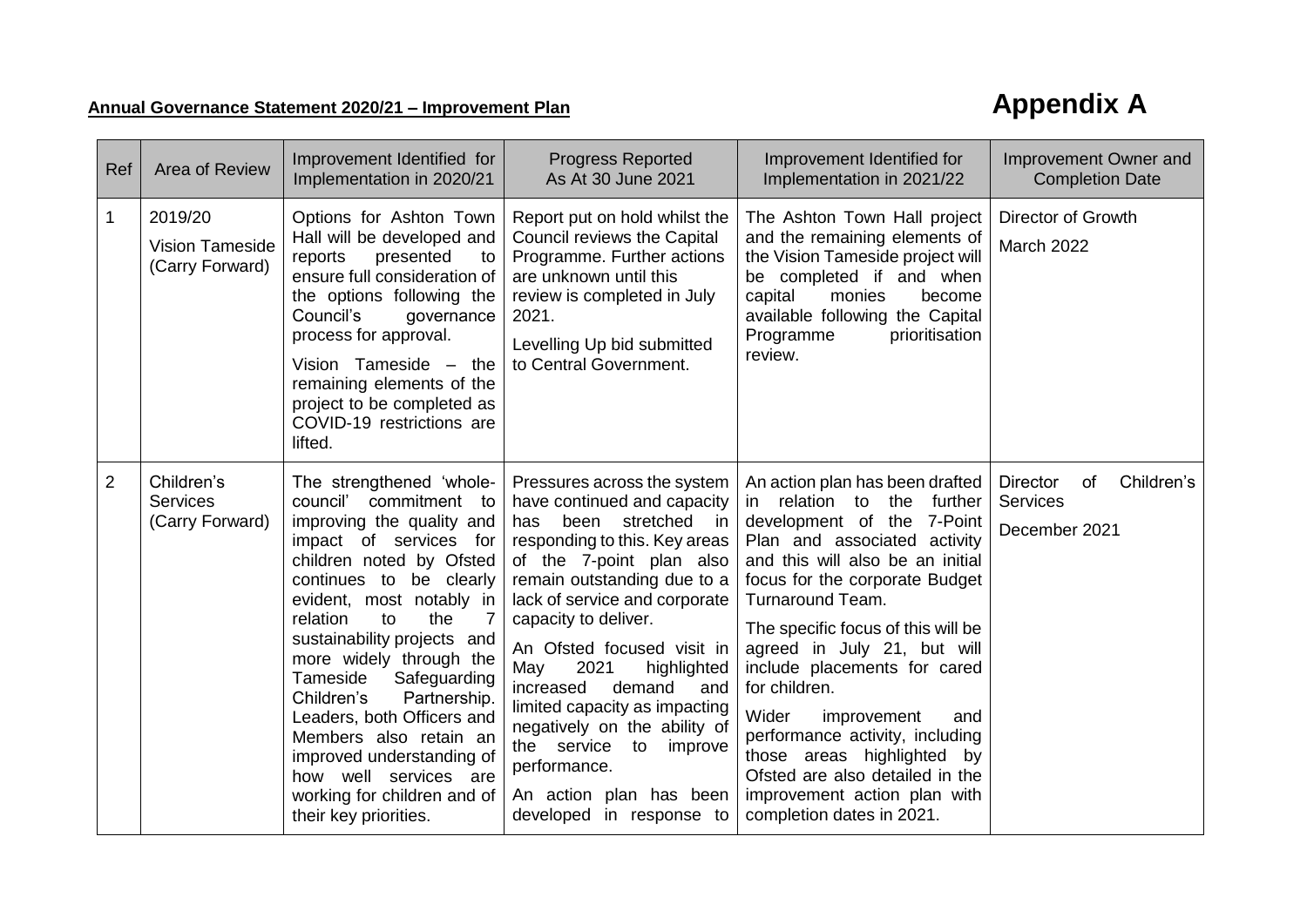| Ref | Area of Review                                         | Improvement Identified for<br>Implementation in 2020/21                                                                                                                                                                                                                                                                                                                                             | <b>Progress Reported</b><br>As At 30 June 2021                                                                                                                                                                                                                                                                                                  | Improvement Identified for<br>Implementation in 2021/22                                                                                                                                                            | Improvement Owner and<br><b>Completion Date</b>                          |
|-----|--------------------------------------------------------|-----------------------------------------------------------------------------------------------------------------------------------------------------------------------------------------------------------------------------------------------------------------------------------------------------------------------------------------------------------------------------------------------------|-------------------------------------------------------------------------------------------------------------------------------------------------------------------------------------------------------------------------------------------------------------------------------------------------------------------------------------------------|--------------------------------------------------------------------------------------------------------------------------------------------------------------------------------------------------------------------|--------------------------------------------------------------------------|
|     |                                                        |                                                                                                                                                                                                                                                                                                                                                                                                     | this and will be presented to<br><b>Executive Cabinet in June</b><br>Corporate support is being<br>harnessed through a Budget<br>Turnaround Team.                                                                                                                                                                                               |                                                                                                                                                                                                                    |                                                                          |
| 3   | Management of<br><b>CCTV</b><br>(Carry Forward)        | Capital<br>investment<br>to<br>update the CCTV system<br>will be progressed during<br>2020/21.                                                                                                                                                                                                                                                                                                      | A capital priorities template<br>has been completed for<br>consideration and will be<br>considered.                                                                                                                                                                                                                                             | Capital investment to update<br>the CCTV system will be<br>progressed during 2021/22, if<br>money is allocated to the<br>project following the outcome of<br>the<br>Capital<br>Programme<br>prioritisation review. | <b>Director of Operations</b><br>and Neighbourhoods<br><b>March 2022</b> |
| 4   | <b>Estates</b><br>Management<br>(Carry forward)        | <b>The</b><br>ongoing<br>structure<br>will<br>changes<br>be<br>implemented by October<br>2020.<br>SAMP,<br><b>The</b><br>Disposal<br>Policy, Surplus Property<br>and Freehold Reversions<br>Policy to be considered by<br>Cabinet in July and August<br>2020.<br>Service and occupational<br>building needs to<br>be<br>reviewed by Oct 2020.<br>Asset Review work to be<br>commissioned Sept 2020. | WorkSmart<br>project<br>now<br>includes<br>external<br>an<br>consultant, who is due to<br>report in September 2021.<br>Review<br>Asset<br>work is<br>underway and the next batch<br>of sites is due at cabinet in<br>2021,<br>following<br>August<br>consultation<br>Ward<br>with<br>Members,<br>the<br>per<br>as<br>Council's Disposal Policy. | Improvement Complete.                                                                                                                                                                                              |                                                                          |
| 5   | <b>ICT Disaster</b><br>Recovery and<br><b>Business</b> | During 20/21, the Council<br>will for the first time have                                                                                                                                                                                                                                                                                                                                           | The new Data Centre at<br>Ashton Old Baths has now<br>been handed over and                                                                                                                                                                                                                                                                      | Services to review and agree<br>their system recovery priorities                                                                                                                                                   | <b>Director of Finance</b><br><b>March 2022</b>                          |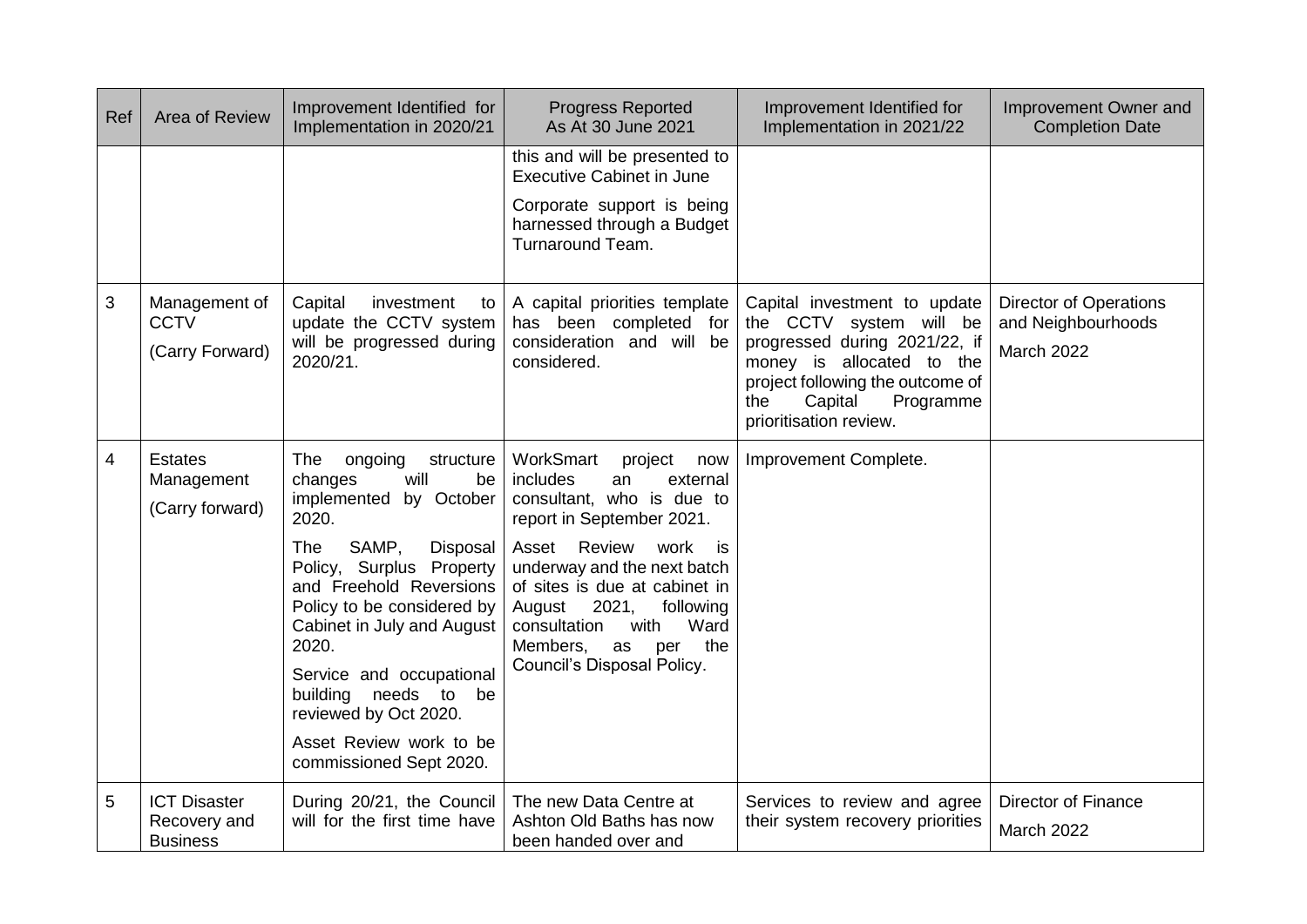| Ref | Area of Review                            | Improvement Identified for<br>Implementation in 2020/21                                                                                                                                                                                                                                                                                                                | <b>Progress Reported</b><br>As At 30 June 2021                                                                                                                                                                                                                                                                                                                                                                                                                                                                                                                                                                                                                                                                                                                                                  | Improvement Identified for<br>Implementation in 2021/22                                                                                                                                                                                | Improvement Owner and<br><b>Completion Date</b> |
|-----|-------------------------------------------|------------------------------------------------------------------------------------------------------------------------------------------------------------------------------------------------------------------------------------------------------------------------------------------------------------------------------------------------------------------------|-------------------------------------------------------------------------------------------------------------------------------------------------------------------------------------------------------------------------------------------------------------------------------------------------------------------------------------------------------------------------------------------------------------------------------------------------------------------------------------------------------------------------------------------------------------------------------------------------------------------------------------------------------------------------------------------------------------------------------------------------------------------------------------------------|----------------------------------------------------------------------------------------------------------------------------------------------------------------------------------------------------------------------------------------|-------------------------------------------------|
|     | Continuity<br>Planning<br>(Carry Forward) | key systems hosted in a<br>Disaster Recovery facility.<br>The implementation of a<br>new backup and recovery<br>system, which will include<br>off site tape storage, and<br>the adoption of the new<br>Cyber Security Strategy<br>with associated action plan<br>means the Council is best<br>placed to deal with physical<br>disasters as well as Cyber<br>incidents. | enabling works including<br>fibre re-routing works are<br>underway as pre-requisites'<br>to the commissioning works.<br>120 system (60%) of<br>Council IT systems hosted<br>in Rochdale have now been<br>moved to the Councils<br>Disaster recovery facility in<br>the Tameside Hospitals<br>Data Centre. All systems<br>will have been moved by<br>July 21 at which point the<br>new Data Centre will be fully<br>operational and ready to<br>become the new permanent<br>home for these systems.<br>The IT Services Business<br>Continuity Plan and the<br>corporate Disaster Recovery<br>plan for IT systems is also<br>due to be approved by the<br>Assistant Directors Group.<br>Work to agree the priority<br>order for system recovery<br>will be agreed with services<br>based on risk. | conjunction with the IT<br>in<br>Service.<br>Once determined systems will<br>need to be put in place to<br>ensure Tier 1 systems have full<br>recovery checks and tests<br>undertaken annually and Tier 2<br>systems every other year. |                                                 |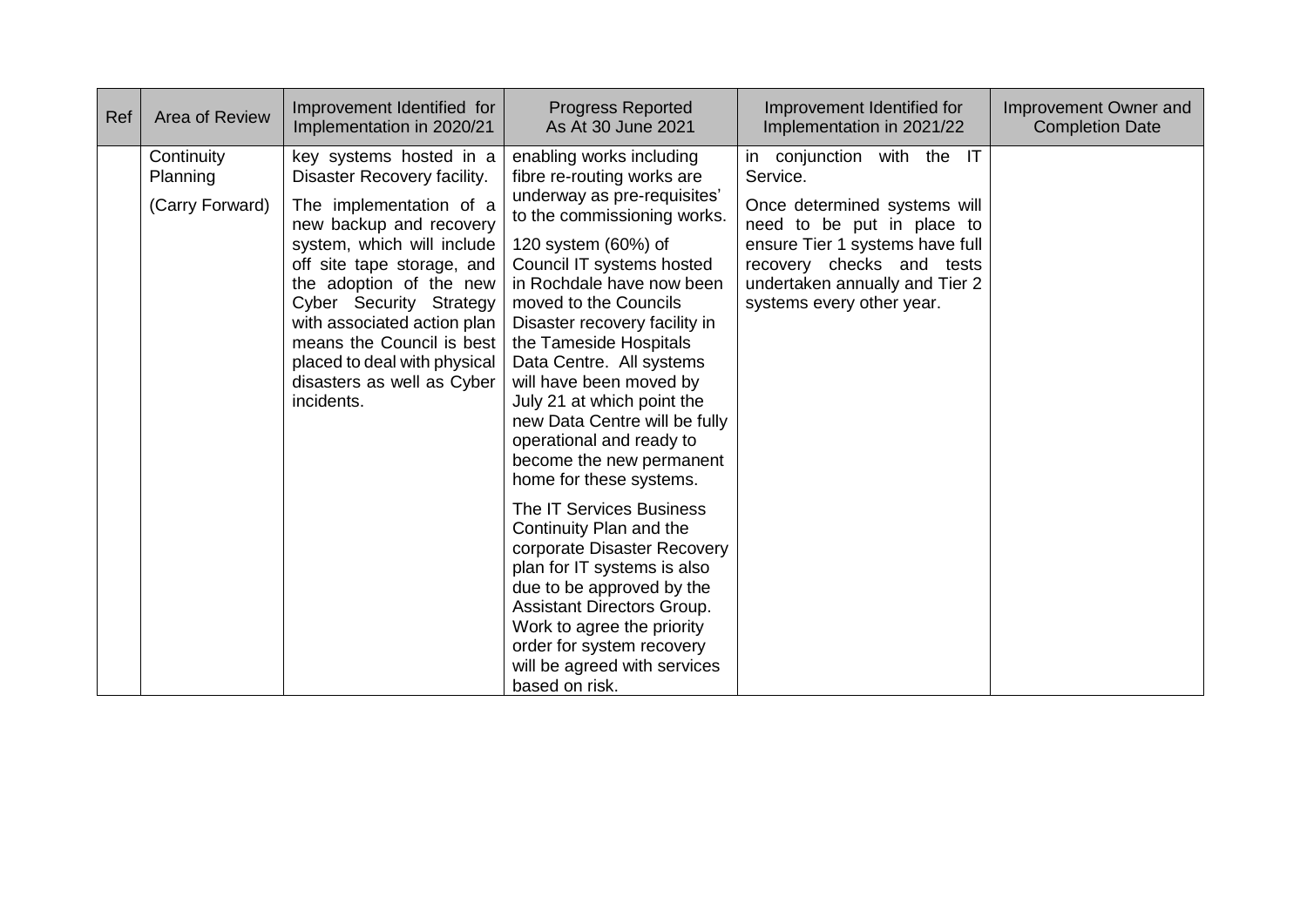| Ref            | Area of Review                                                                   | Improvement Identified for<br>Implementation in 2020/21                                                                                                                                                                                                                                                                                                                                                             | <b>Progress Reported</b><br>As At 30 June 2021                                                                                                                                                                                                                                                                                                                                                                                                                | Improvement Identified for<br>Implementation in 2021/22                                                                                                                                                                                                                                                                                                    | Improvement Owner and<br><b>Completion Date</b>                                    |
|----------------|----------------------------------------------------------------------------------|---------------------------------------------------------------------------------------------------------------------------------------------------------------------------------------------------------------------------------------------------------------------------------------------------------------------------------------------------------------------------------------------------------------------|---------------------------------------------------------------------------------------------------------------------------------------------------------------------------------------------------------------------------------------------------------------------------------------------------------------------------------------------------------------------------------------------------------------------------------------------------------------|------------------------------------------------------------------------------------------------------------------------------------------------------------------------------------------------------------------------------------------------------------------------------------------------------------------------------------------------------------|------------------------------------------------------------------------------------|
| 6              | Information<br>Governance<br>(Carry Forward)                                     | Compliance with GDPR<br>and the Data Protection<br>Act 2018 are a key priority<br>for the Council and the<br>Risk,<br>Insurance<br>and<br>Information<br>Governance<br>Team.<br>The Action Plan will be<br>reviewed with the<br>new<br>Risk,<br>Insurance<br>and<br>Information<br>Governance<br>Manager, and as capacity<br>is added to the team, the<br>improvements required will<br>be allocated and delivered. | Work is ongoing to deliver<br>the tasks included in the<br>Information<br>Governance<br>Work Plan and progress is<br>being monitored by the<br>Information<br>Governance<br>Group and reported to the<br>Audit Panel.                                                                                                                                                                                                                                         | Delivery of the Information<br>Governance Work Plan will be<br>progressed in 2021/22 now that<br>additional capacity has been<br>added to the team, to ensure<br>compliance with UK GDPR and<br>the Data Protection Act 2018.                                                                                                                              | Director of Governance<br>and Pensions<br><b>Director of Finance</b><br>March 2021 |
| $\overline{7}$ | Implementation<br>of a Strategic<br>Commissioning<br>Function<br>(Carry Forward) | Single<br>Leadership<br>The<br>Team need to continue to<br>review and identify the<br>appropriate risks across<br>both organisations, on a<br>regular basis<br>including<br>identifying<br>mitigating<br>actions and report on these<br>through the appropriate<br>governance routes in each<br>statutory organisation.                                                                                             | The NHS has consulted on a<br>national re-configuration of<br>commissioning<br>organisations, which sets out<br>proposals for<br>legislative<br>reform; this includes giving<br>Integrated Care Systems a<br>firmer footing in legislation<br>with effect from 1 April 2022.<br>The risk profile will need to<br>be reviewed and managed<br>carefully<br>as<br>the<br><b>CCG</b><br><b>GM</b><br>transitions<br>to<br>$\mathbf{a}$<br>Integrated Care System. | Until the proposed legislation is<br>passed through Parliament, it is<br>difficult to evaluate the risks<br>As further clarity is<br>ahead.<br>received on the GM Integrated<br>Care System, risks will be<br>identified,<br>evaluated<br>and<br>reported in accordance with the<br>joint principles agreed across<br>the Place based leadership<br>model. | Kathy Roe/Single<br>Leadership Team<br>March 2022                                  |
| 8              | <b>Debtors</b><br>(Carry Forward)                                                | Improvements<br>being<br>introduced to the Debtors<br>System<br>need<br>to<br>be<br>the<br>embedded<br>across                                                                                                                                                                                                                                                                                                       | Due to COVID-19 and the<br>processing and payment of<br>business support grants<br>within Exchequer Services,                                                                                                                                                                                                                                                                                                                                                 | Improvements to the Debtors<br>System need to be embedded<br>across the Council and these<br>will then be tested by Internal                                                                                                                                                                                                                               | Director of Governance<br>and Pensions<br><b>Director of Finance</b>               |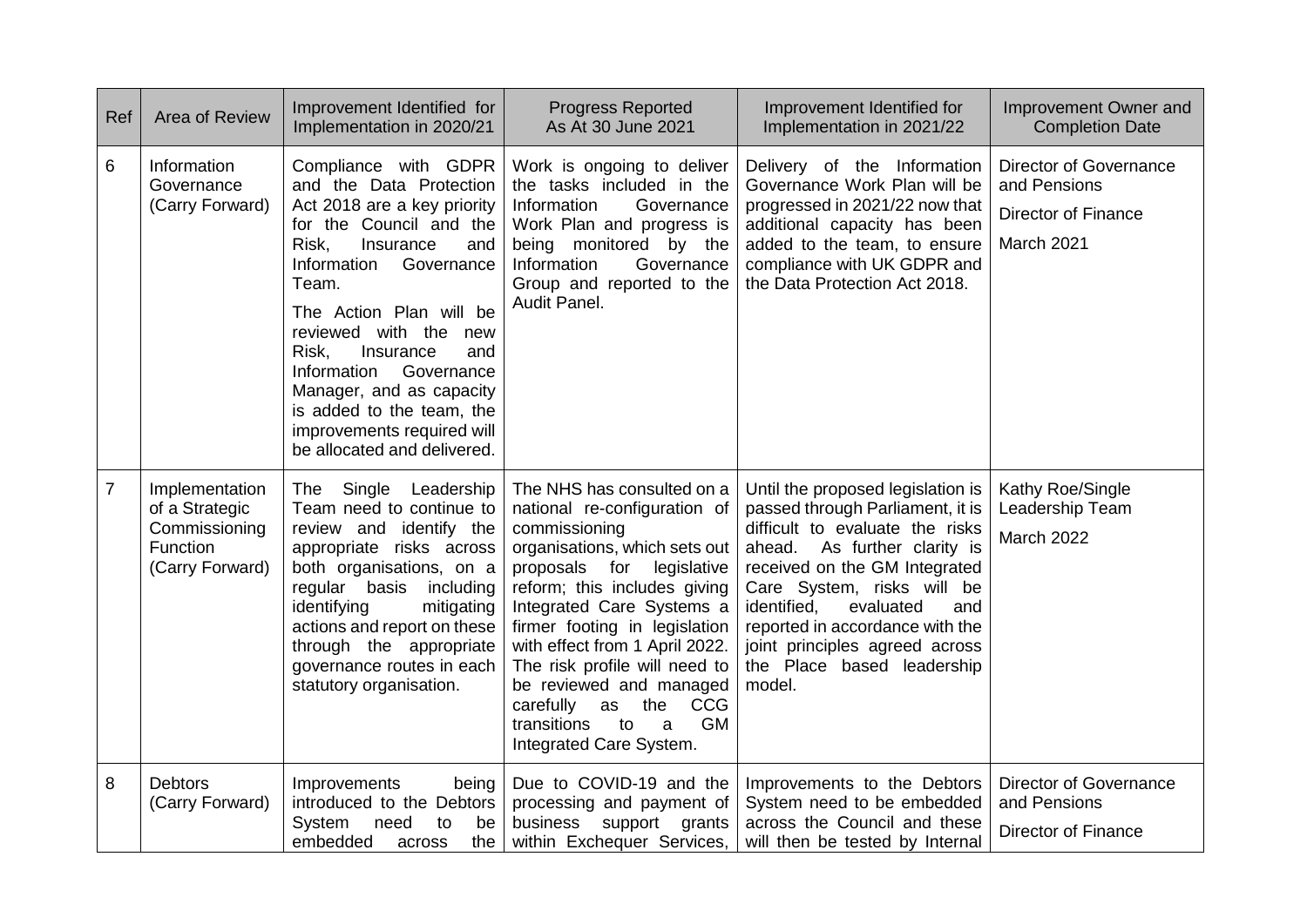| Ref | Area of Review                               | Improvement Identified for<br>Implementation in 2020/21                                                                                                                                               | <b>Progress Reported</b><br>As At 30 June 2021                                                                                                                                                                                                                                                                                                                                                                | Improvement Identified for<br>Implementation in 2021/22                                                                                                                                                       | Improvement Owner and<br><b>Completion Date</b> |
|-----|----------------------------------------------|-------------------------------------------------------------------------------------------------------------------------------------------------------------------------------------------------------|---------------------------------------------------------------------------------------------------------------------------------------------------------------------------------------------------------------------------------------------------------------------------------------------------------------------------------------------------------------------------------------------------------------|---------------------------------------------------------------------------------------------------------------------------------------------------------------------------------------------------------------|-------------------------------------------------|
|     |                                              | Council and these will then<br>be tested by Internal Audit<br>in the latter half of 2020/21<br>to provide assurance that<br>the overall system<br>is i<br>working effectively and fit<br>for purpose. | the Debtors Review<br>has<br>rescheduled<br>to<br>been<br>2021/22.                                                                                                                                                                                                                                                                                                                                            | Audit in the latter half of<br>2021/22 to provide assurance<br>that the overall system is<br>working effectively and fit for<br>purpose.                                                                      | <b>March 2022</b>                               |
| 9   | <b>Risk</b><br>Management<br>System<br>(New) | To.<br>review<br>the<br>risk<br>management systems in<br>operation<br>across<br>the<br>Strategic Commission and<br>align them to ensure<br>consistency of approach<br>and reporting.                  | The<br>risk<br>management<br>system has been reviewed<br>and is being reported to the<br>July meeting of the Audit<br>Panel together with the<br><b>Risk</b><br>updated<br>Corporate<br>Register.<br>The<br>updated<br>system has been devised in<br>conjunction with the CCG;<br>however, the outcome of the<br>CCG restructure is awaited.                                                                  | Improvement Complete.                                                                                                                                                                                         |                                                 |
| 10  | <b>Budget</b><br>Monitoring<br>(New)         | Following<br>and<br>Internal<br>Audit review the processes<br>in place are being reviewed<br>and improved to address<br>the concerns raised.                                                          | The Post Audit Review has<br>been completed and 77% of<br>recommendations<br>have<br>been implemented<br>which<br>significantly improves the<br>control<br>environment.<br>$\overline{A}$<br>further<br>will<br>be<br>review<br>the<br>before<br>undertaken,<br>Governance<br>Annual<br>Statement for 2020/21 is<br>signed of in September to<br>further<br>capture<br>any<br>recommendations<br>implemented. | <b>Improvement Complete</b><br>A further review will<br>be<br>undertaken before the Final<br><b>Annual Governance Statement</b><br>for 2020/21 is presented for<br>approval to capture any further<br>updates |                                                 |